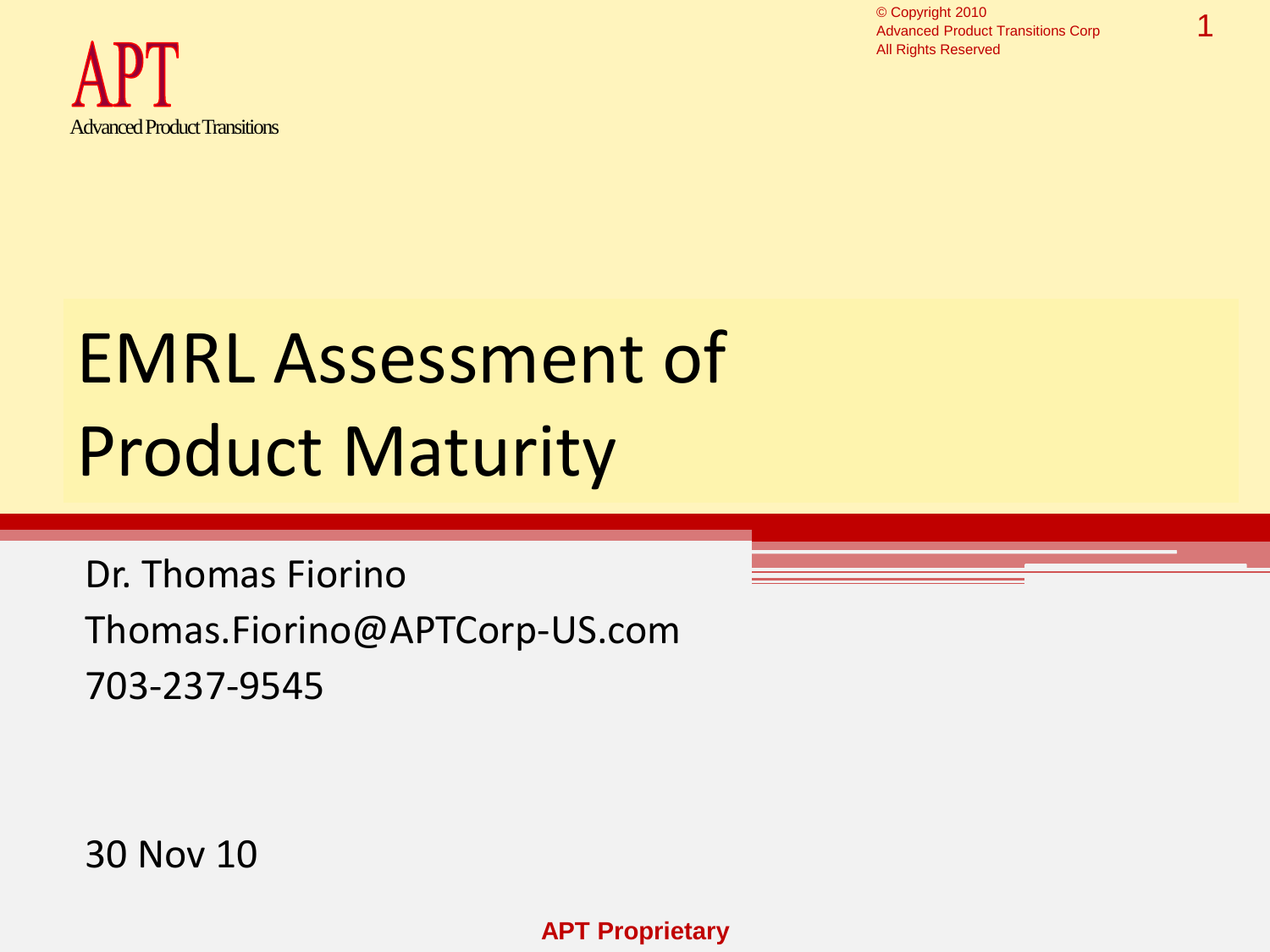

# Why EMRLs?

- Over the last seven years various GAO audits and reports, Nunn-McCurdy breaches (high cost, delayed programs) and test/field failures all point to a DOD acquisition process that needs improvement. Some of the highlights of the GAO findings are:
	- □ There is little incentive for DOD program managers to capture knowledge early in the development process
	- In 2008 the cumulative cost growth of 96 major defense acquisition programs was \$296 billion
	- The total acquisition costs for these programs increased 25% from first estimates
	- The average delay in deliver to the war-fighter was 22 months
	- □ DOD needs to do a better job ensuring acquisitions begin with realistic plans and baselines prior to the start of development
- The Apr 2009 GAO report further delineates a clear set of prerequisites that must be met by each program's acquisition strategy before a measurement of the program's health will be of real value
	- Establishing an evolutionary, knowledge-based business case for each acquisition
	- Separating technology development from product development
	- Limiting time and requirements for product development to manageable levels
	- □ Employing systems engineering early on in the process to arrive at realistic cost and schedule estimates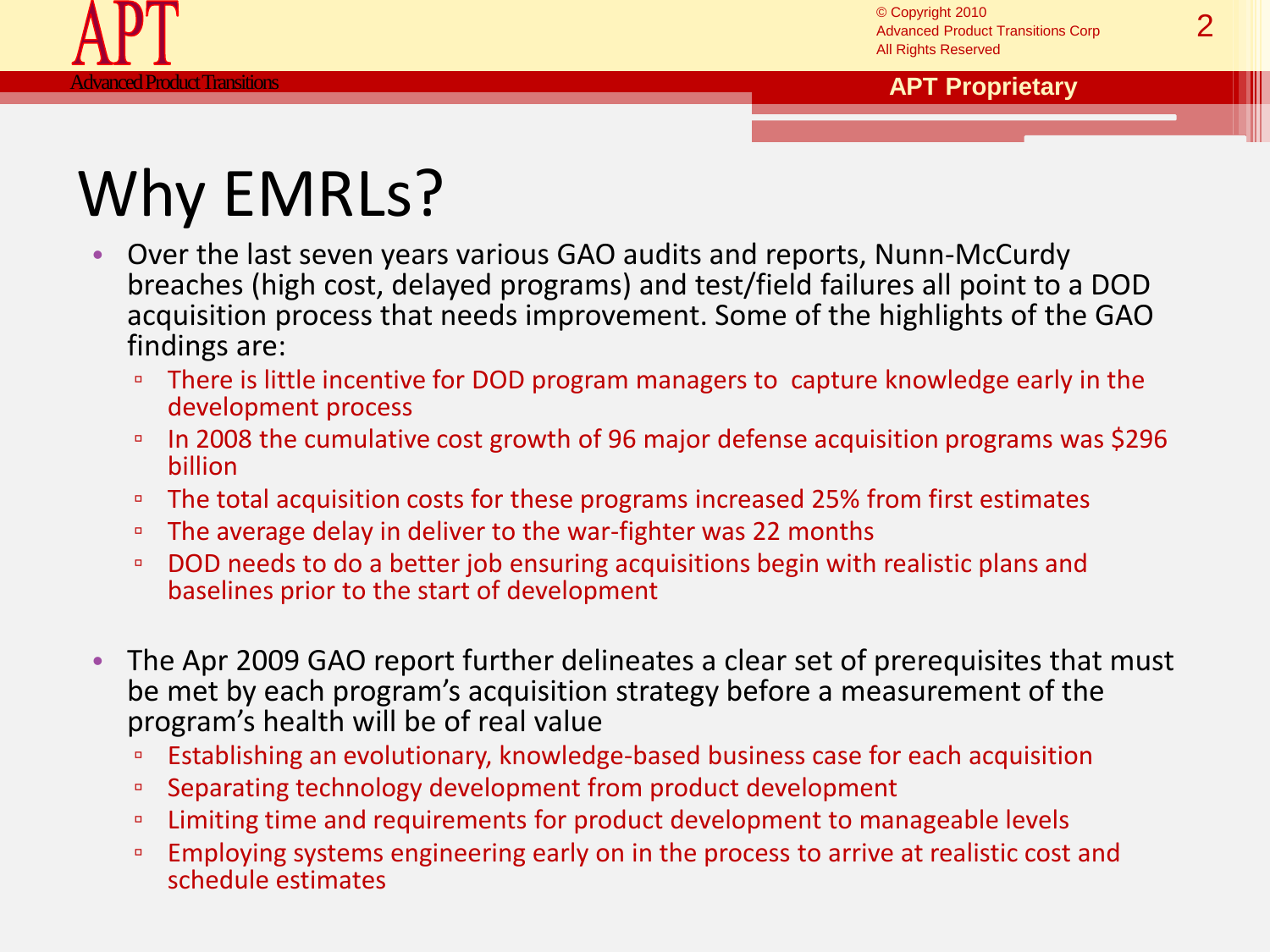

# EMRL Background

- EMRL Assessments were developed as a standardized assessment methodology for the Missile Defense Agency in 2002 utilizing
	- DoD and Industry Best Practices
	- Willoughby Templates
	- GAO recommendations
- EMRL criteria were refined and enhanced (EMRL2009) to improve their utility, while maintaining the concept of an easy-to-use tool to assess product status
- EMRLs have proven to be effective as a streamlined measure of product maturity at key milestones in programs such as:
	- □ MDA: Aegis BMD and THAAD
	- Others: H1 Helicopter, ARH-70A Helicopter, P-8A Aircraft, JSF, and F135 Engine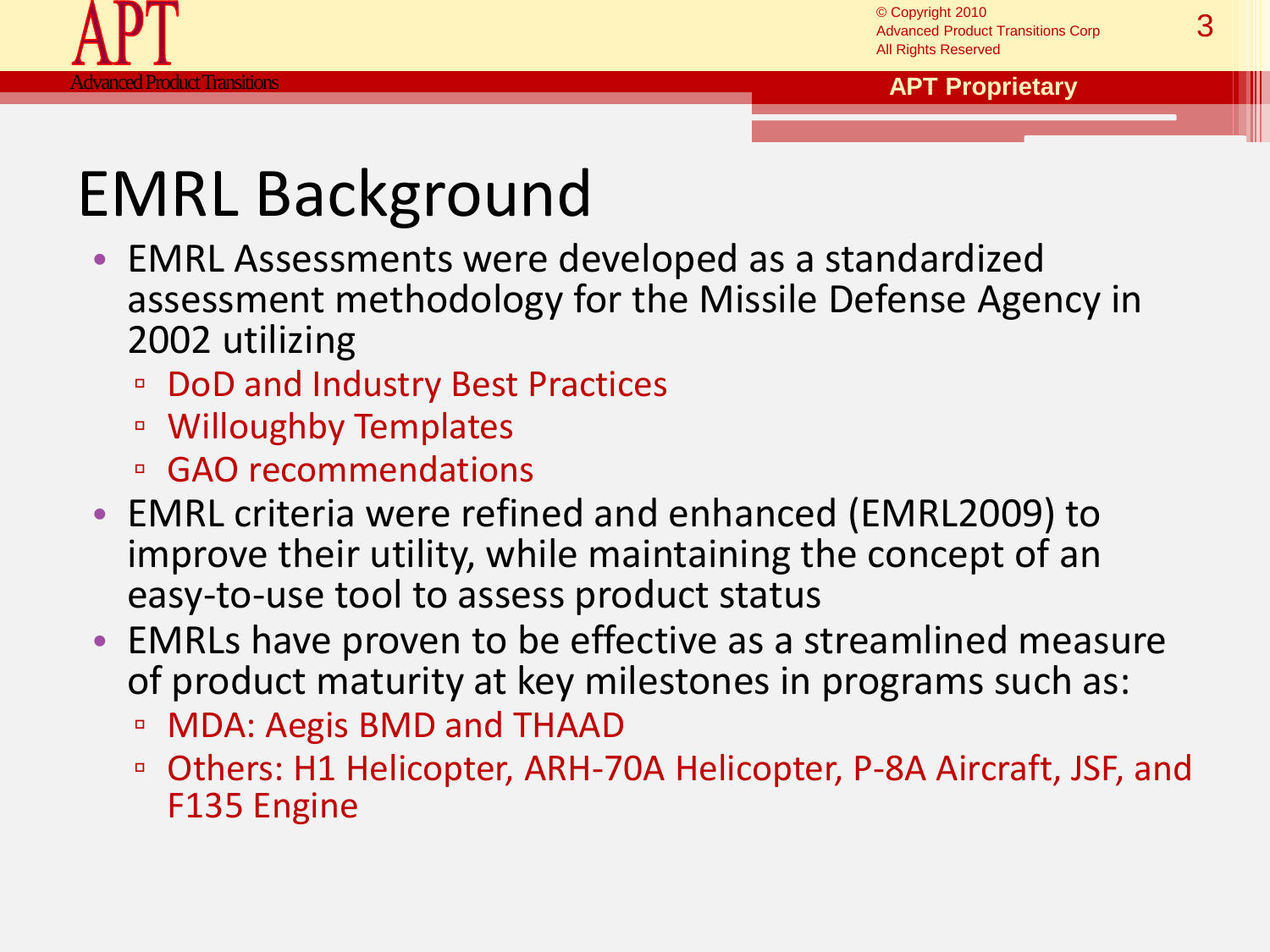

# EMRL Definition

Engineering Manufacturing Readiness Levels (EMRLs) are a means of concisely and effectively assessing and communicating the degree to which a product is designed to be producible, reliable, and affordable

- Measure product or program maturity and progress during all phases of design, development, and production
- Capture the knowledge required to successfully transition with minimal risk
- □ EMRLs consist of six levels (0-5) and twenty criteria and metrics
- Each level is matched to an established product development milestone or gate
- Provides a concise, easy to use, measure of product maturity measured against the maturity required for the desired milestone or gate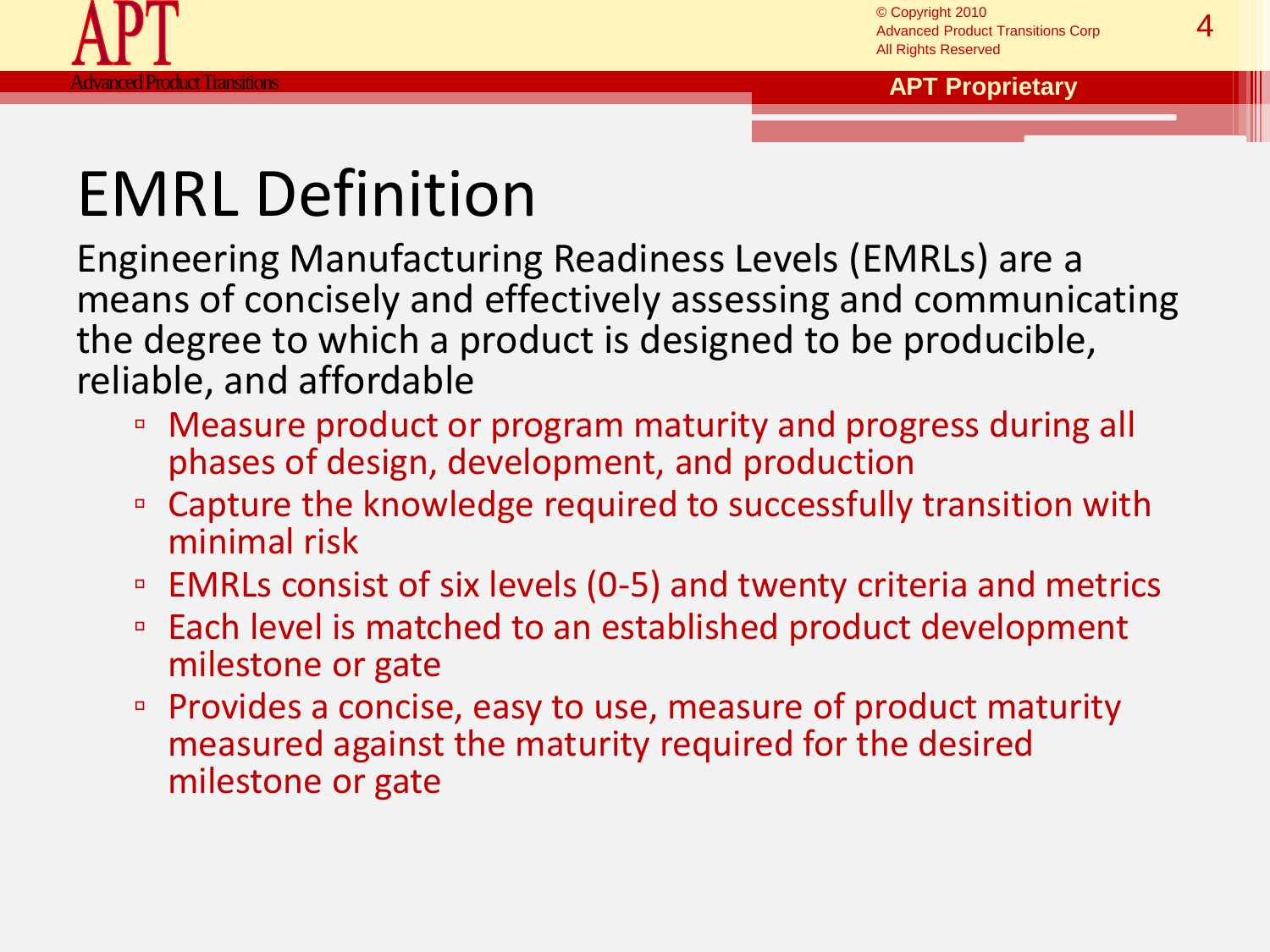

© Copyright 2010 Advanced Product Transitions Corp All Rights Reserved

#### **APT Product Transitions <b>APT Proprietary APT Proprietary**

### Program Level Readiness

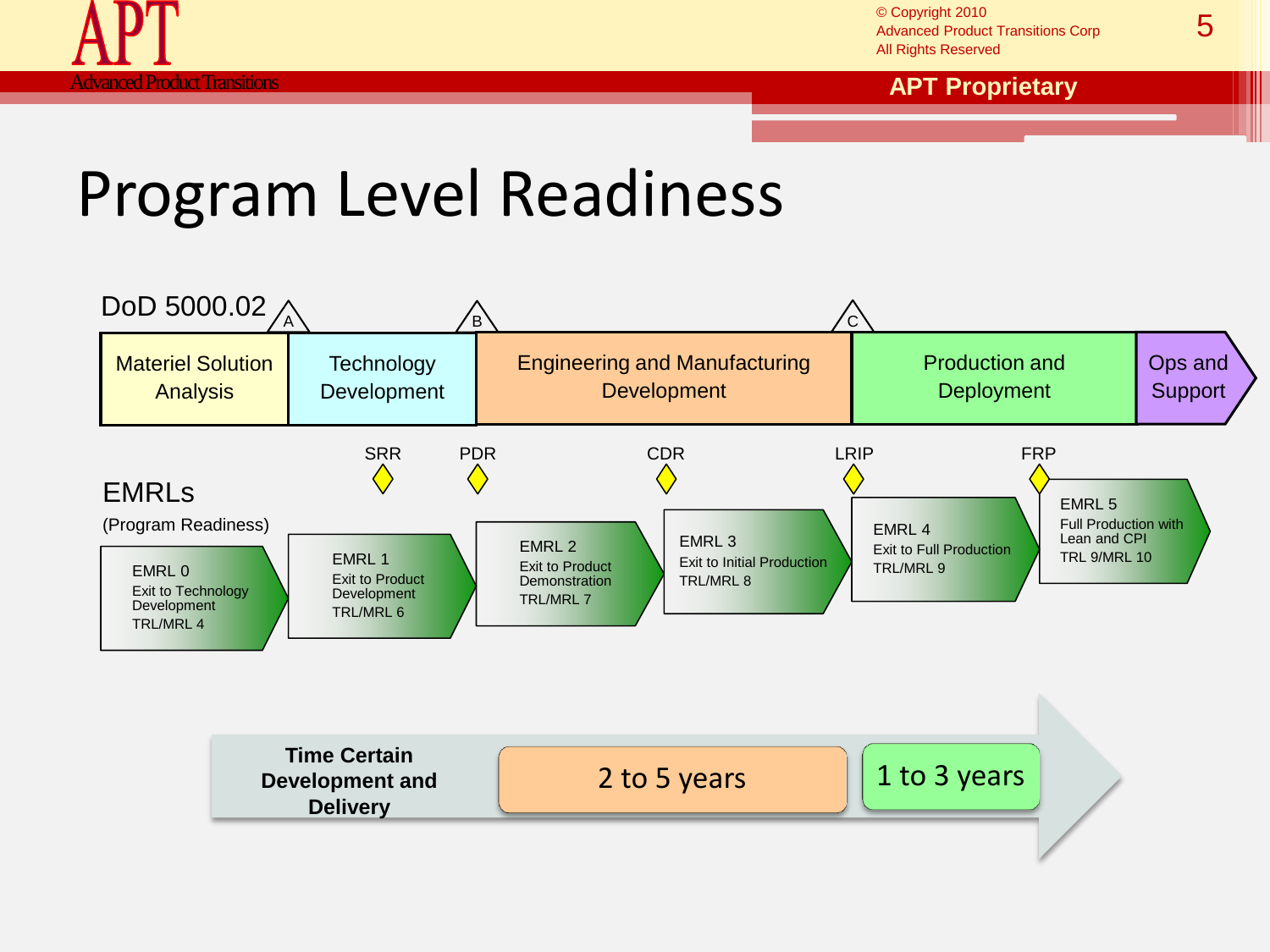

# Phased Maturity

- Lower WBS product should be more mature in development (a higher EMRL) than the next higher level product
	- The Missile has met the entrance criteria for the Product Development Phase
	- The Kill Vehicle has met the entrance criteria for product demonstration
	- The Sensor Assembly should be at or near Initial Production
	- The Focal Plane should be at or ready for Production

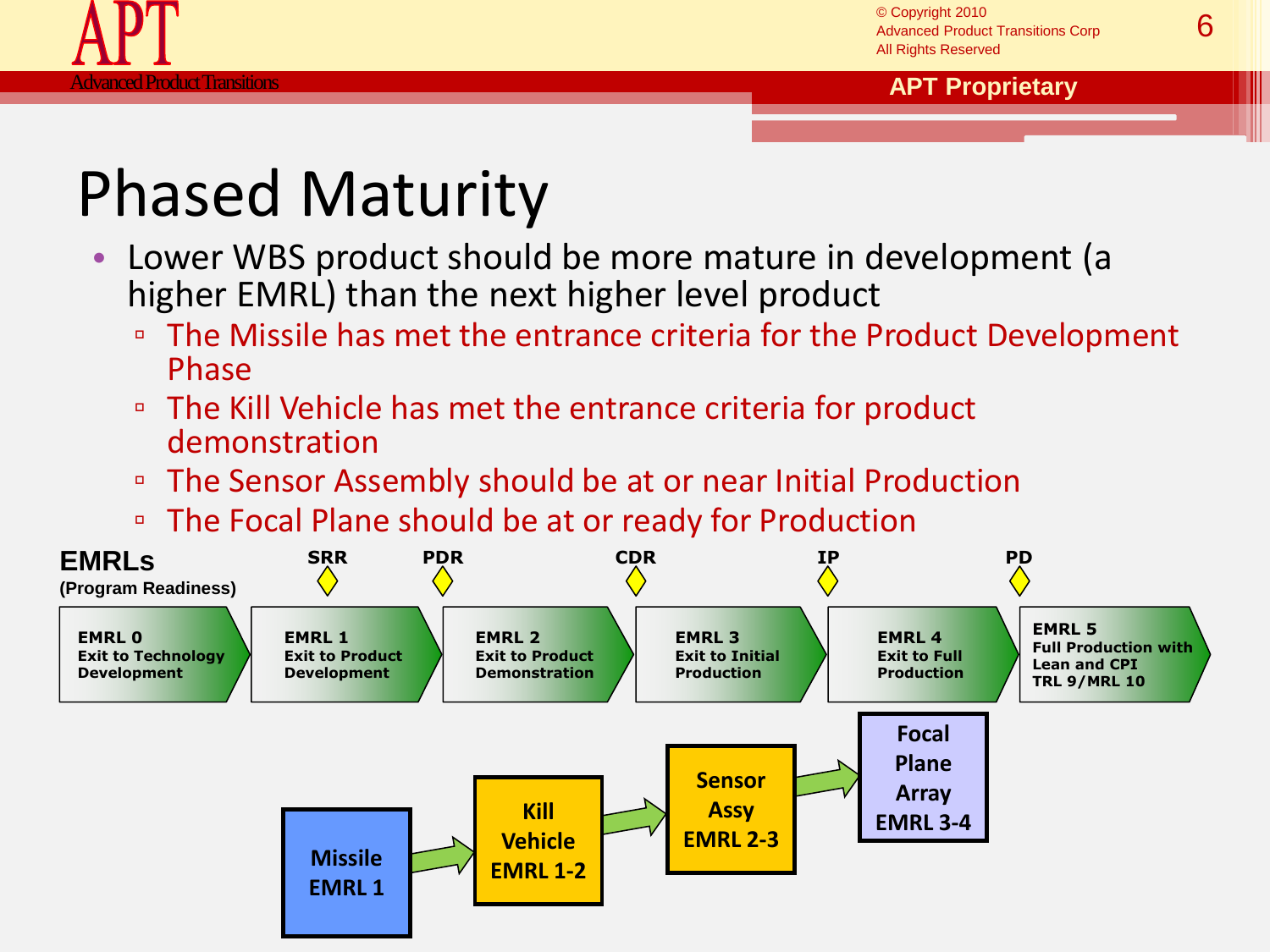

© Copyright 2010 Advanced Product Transitions Corp All Rights Reserved

#### Product Transitions **APT Proprietary**

### To Start an assessment



- To implement EMRL assessments in a program, the Program Manager must first determine where the program and the various components are in the development cycle based on the scheduled reviews and milestones
	- This will establish the readiness level against which the program and lower level products should be assessed
	- EMRL assessments can be performed from concept until the program is transitioned into operation
- To transition from one phase of development to the next with minimal risk, all of the exit criteria must be met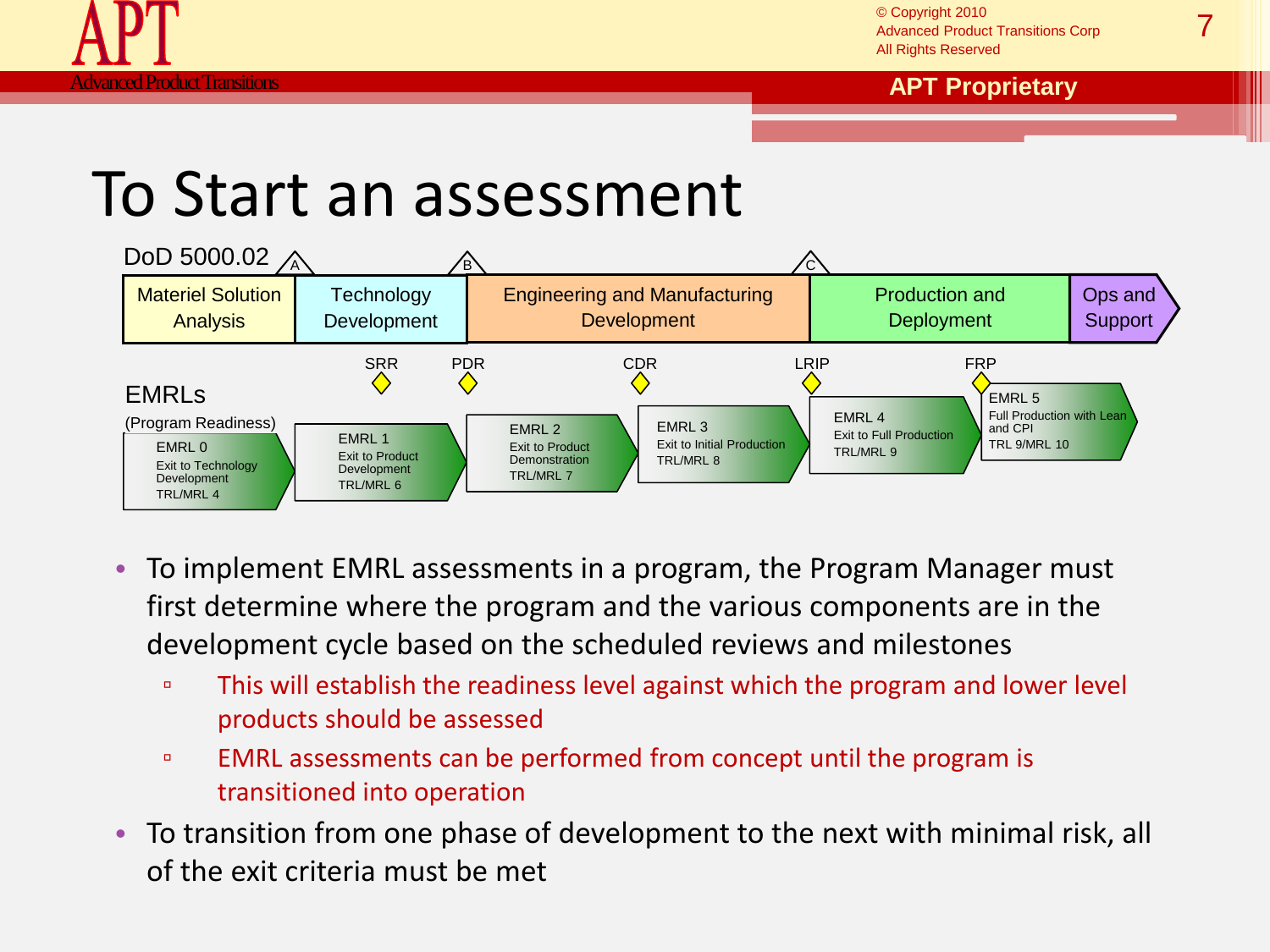

© Copyright 2010 Advanced Product Transitions Corp All Rights Reserved

#### Product Transitions **APT Proprietary APT Proprietary**

### WBS Assessment Level



The Program Manager determines what level in the WBS structure to initiate the assessments

- Assessments are conducted using a top-down approach; the Program or Project should be decomposed at least two levels down to begin an assessment at the Program or Project level
- □ Typically, the WBS is limited to three levels of detail on contracts such that EMRLs will be used from the Item level to the Component level and up to the Element level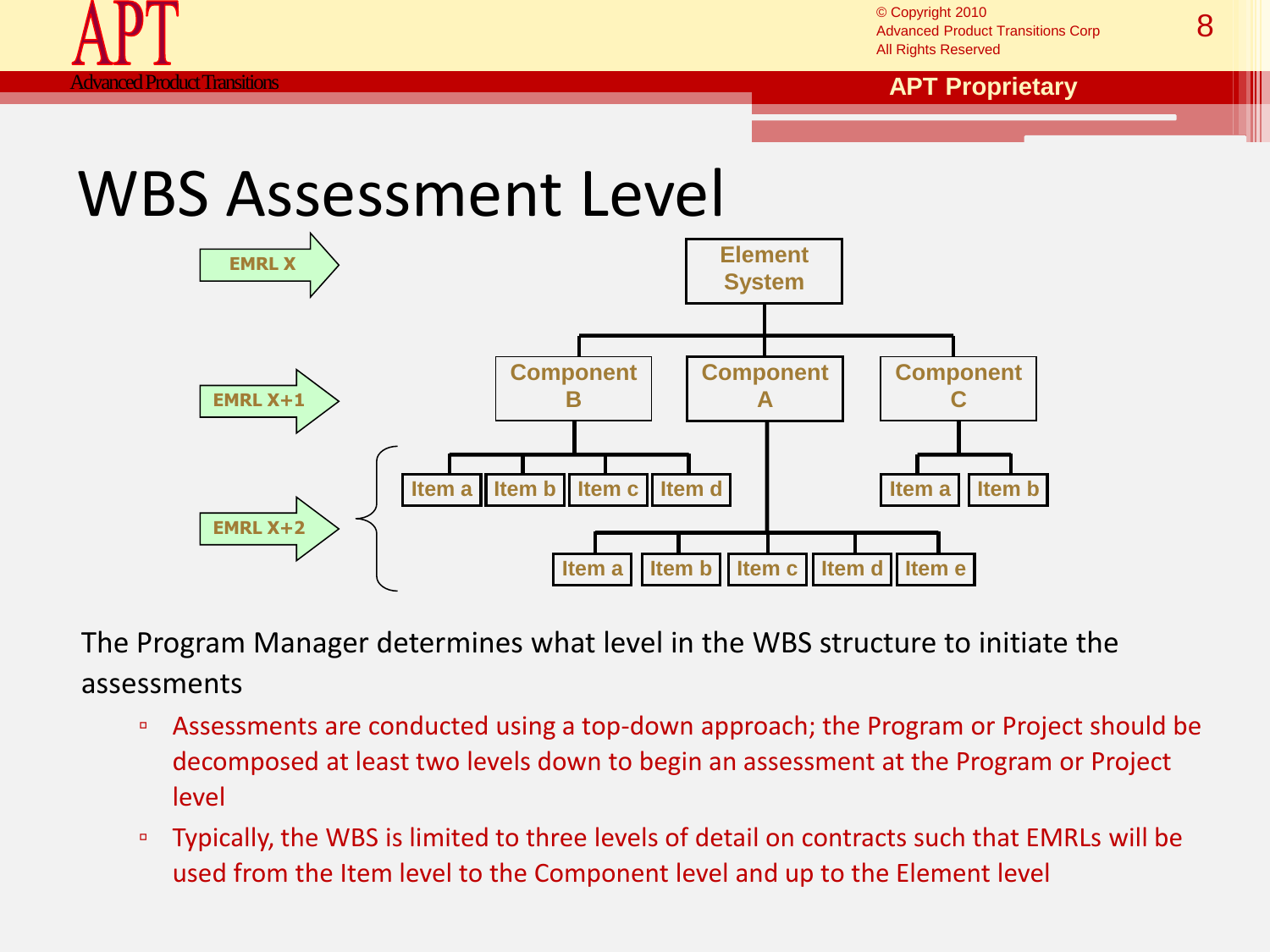### EMRL Templates

|       | si Product Transitions<br><b>Engineering Manufacturing</b>                                                                                                                                                                                                 |            |         |               |
|-------|------------------------------------------------------------------------------------------------------------------------------------------------------------------------------------------------------------------------------------------------------------|------------|---------|---------------|
|       | <b>Readiness Assessment</b>                                                                                                                                                                                                                                |            |         |               |
|       | Detailed Evaluation Criteria for use during the Engineering and Manufacturing Development Phase                                                                                                                                                            |            |         |               |
|       | Exit to Low Rate Initial Production (LRIP)<br>Program:                                                                                                                                                                                                     |            |         |               |
| Date: |                                                                                                                                                                                                                                                            |            |         |               |
|       |                                                                                                                                                                                                                                                            |            | Totals: |               |
|       | instructions: Working from a computer: Use the other sheet (detail). The sheets are hyperlinked by criteria. Type the<br>appropriate character (R. Y. G or NA) in the status space to the right of each criteria (risk characters are not case sensitive). | R          | Red     |               |
|       | The total number of each character will be displayed in the summary status at the top of this sheet.<br>· Green means you have met the criteria and are within cost and schedule.                                                                          | Y          | Yellow  |               |
|       | Yellow means that the program does not meet the assessment criteria, but the requirements will be met without impact to<br>cost and/or schedule.                                                                                                           | G          | Green   |               |
|       | Red means that the program does not meet the EMRL criteria and will not be able to do so without an impact to cost and/or<br>schedule.                                                                                                                     | <b>N/A</b> | Not App |               |
|       | Criteria                                                                                                                                                                                                                                                   |            |         | <b>Status</b> |
| 1.    | Minimum product level TRL is 8                                                                                                                                                                                                                             |            |         |               |
| 2.    | Minimum product level MRL is 8                                                                                                                                                                                                                             |            |         |               |
| 3.    | All product level engineering/design requirements defined and validated                                                                                                                                                                                    |            |         |               |
| 4.    | Minimal engineering changes                                                                                                                                                                                                                                |            |         |               |
| 5.    | All component physical and functional interfaces defined and validated at product level                                                                                                                                                                    |            |         |               |
| 6.    | All manufacturing processes and product integration are understood and in control for Low Rate Initial<br><b>Production (LRIP)</b>                                                                                                                         |            |         |               |
| 7.    | Product software tested in laboratory and simulated environments to demonstrate functionality and<br>interfacing requirements are met                                                                                                                      |            |         |               |
| 8.    | All quality and reliability levels or targets met                                                                                                                                                                                                          |            |         |               |
| 9.    | All product level key performance parameters (kpps) met                                                                                                                                                                                                    |            |         |               |
|       | 10. LRIP Production Readiness Review (PRR) complete at product level                                                                                                                                                                                       |            |         |               |
| 11.   | All subsystems, items and components (hardware and software) are ready for on-time delivery (or<br>delivered) for Full Rate Production (FRP)                                                                                                               |            |         |               |
|       | 12. All subsystems, items and components are at EMRL 4 and meet cost, quality and reliability targets                                                                                                                                                      |            |         |               |
|       | 13. Failure modes, effects and criticality analysis (FMECA) complete at all WBS levels                                                                                                                                                                     |            |         |               |
|       | 14. Developmental tests complete for all subsystems                                                                                                                                                                                                        |            |         |               |
| 15.   | Minimal Developmental T & E (DT&E) yet to be completed at the product level and Initial Operational T & E<br>(IOT&E) underway                                                                                                                              |            |         |               |
|       | 16. Initial Mission Assurance and Safety Assessments Complete                                                                                                                                                                                              |            |         |               |
|       | 17. Acquisition and Integrated Logistics Support (ILS) plans and schedules met                                                                                                                                                                             |            |         |               |
|       | 18. Funding and contracts in place for the integrated product to proceed to EMRL 4 and FRP                                                                                                                                                                 |            |         |               |
|       |                                                                                                                                                                                                                                                            |            |         |               |

@ 2003-2009 APT All rights reserved

#### **Aduct Transitions <b>APT Proprietary APT Proprietary**

- The assessment templates consist of 6 Excel files, EMRL 0 to EMRL 5, two worksheets each
	- The first worksheet is a summary page
		- Shows the 20 exit criteria
		- Shows the one page score summary
		- Useful for reporting purposes
	- The second worksheet are detail pages
		- Lists several sub-factors or guidance for each criterion
		- Has area for notes
		- Automatically updates the summary page

**Conduct the assessment using the detail sheets**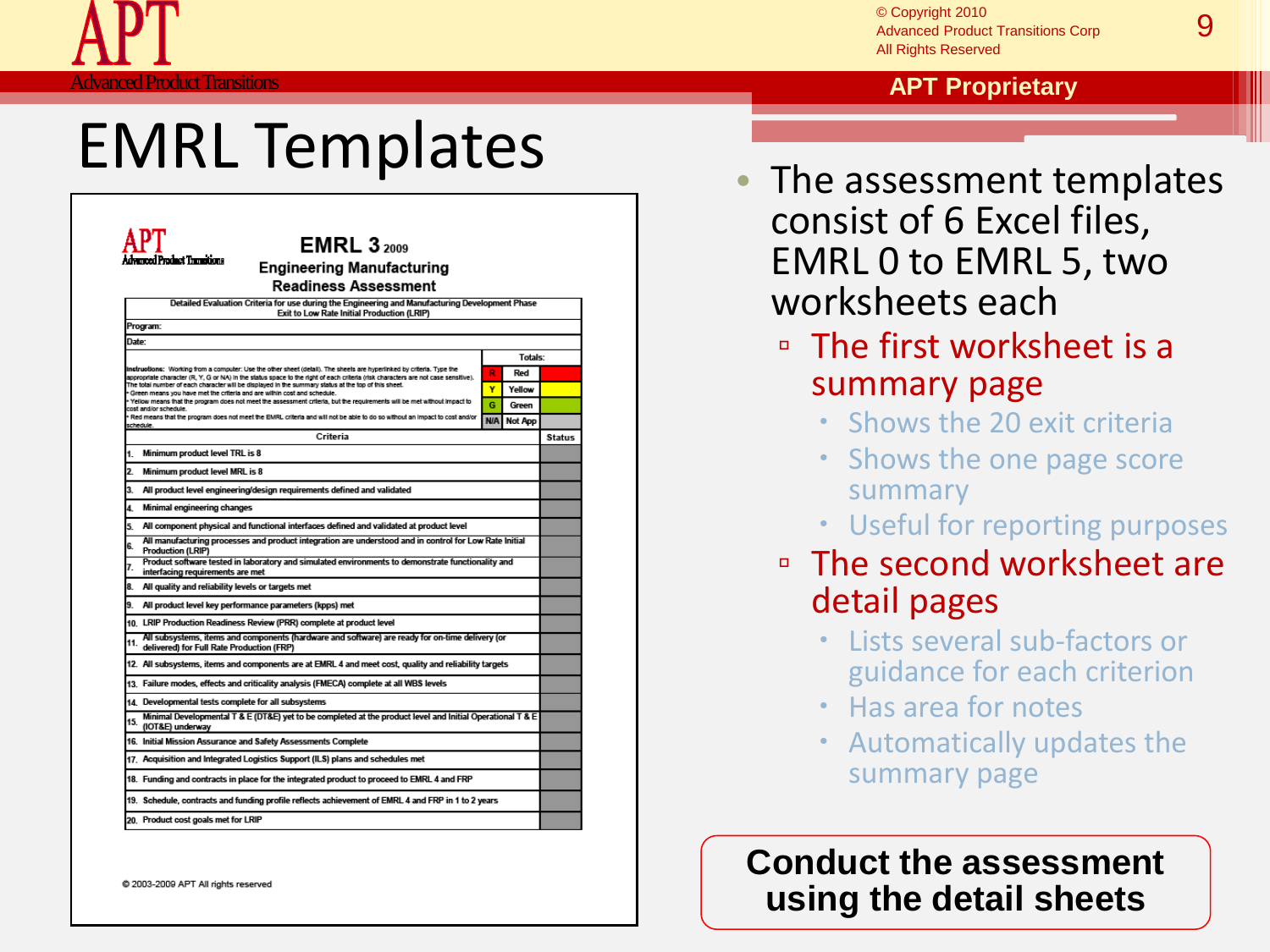© Copyright 2010<br>Advanced Product Transitions Corp **10** All Rights Reserved

#### **Roduct Transitions <b>APT Proprietary APT Proprietary**

### EMRL Detail Sheets

|                                                                                                                                                                                                                                              | Detailed Evaluation Criteria for use during the Engineering and Manufacturing Development Phase<br>Exit to Low Rate Initial Production (LRIP)                                                                                                          |  |
|----------------------------------------------------------------------------------------------------------------------------------------------------------------------------------------------------------------------------------------------|--------------------------------------------------------------------------------------------------------------------------------------------------------------------------------------------------------------------------------------------------------|--|
| Program:                                                                                                                                                                                                                                     | Legend<br><b>But</b>                                                                                                                                                                                                                                   |  |
| Date<br>sy for a company, such a doub. The double are hyperfinisting which, Type it a symptom show<br>in The International Constitution of an independent in Think of Incine Plan moving that<br>we make its other and an additional was sho | Yellow                                                                                                                                                                                                                                                 |  |
|                                                                                                                                                                                                                                              | Green<br>NA Not App                                                                                                                                                                                                                                    |  |
|                                                                                                                                                                                                                                              |                                                                                                                                                                                                                                                        |  |
| Criteria                                                                                                                                                                                                                                     | .<br>As you are contacting the racise, must the status block in each otheris area with a R, Y, O, or NA as<br>In the Ninte area, please and any concerns, federal and in terms, missalones to be met, or<br>Integrations. Be sure to be<br>Status Note |  |
| m product level TFL is 8<br>Mel                                                                                                                                                                                                              | ⊺∘                                                                                                                                                                                                                                                     |  |
| Technologies at product level proven to work in tinel form and under                                                                                                                                                                         |                                                                                                                                                                                                                                                        |  |
|                                                                                                                                                                                                                                              |                                                                                                                                                                                                                                                        |  |
| " terminances at protect the proven to work in the room and use<br>expected conditions<br>"Technologies at product level "light qualified" frequy) lest and<br>demonstration<br>" Ni process technologies at product level ready for produ   |                                                                                                                                                                                                                                                        |  |
| Minimum product level MRI, is 8                                                                                                                                                                                                              | $\mathbf{v}$                                                                                                                                                                                                                                           |  |
|                                                                                                                                                                                                                                              |                                                                                                                                                                                                                                                        |  |
| · Manufacturing process makelity demonstrated<br>· All materials ready for LRIP                                                                                                                                                              |                                                                                                                                                                                                                                                        |  |
| Menufacturing processes proven<br>- Supply chain stable for LRIP<br>Mobile Texas supports   COT                                                                                                                                              |                                                                                                                                                                                                                                                        |  |
|                                                                                                                                                                                                                                              |                                                                                                                                                                                                                                                        |  |
| All produst level engineering/decign requirements defined $\begin{array}{ c } \hline \multicolumn{3}{ c }{\text{or}} \\ \hline \multicolumn{3}{ c }{\text{or}} \multicolumn{3}{ c }{\text{or}} \end{array}$                                  |                                                                                                                                                                                                                                                        |  |
|                                                                                                                                                                                                                                              |                                                                                                                                                                                                                                                        |  |
| - Ali requirements of subsystems development specifications met<br>- Product design vierication complete (design meets the requirements);<br>and design vialization (build the right product) complete<br>- Design is in accordence wit      |                                                                                                                                                                                                                                                        |  |
|                                                                                                                                                                                                                                              |                                                                                                                                                                                                                                                        |  |
| id<br>In hardwore and software configuration documentation u                                                                                                                                                                                 |                                                                                                                                                                                                                                                        |  |
| Minimal engineering ohanges                                                                                                                                                                                                                  | $\bullet$                                                                                                                                                                                                                                              |  |
|                                                                                                                                                                                                                                              |                                                                                                                                                                                                                                                        |  |
| - Technical data packages (TDPs) contom to the National Aerospace<br>Blancher (PAVI) 2023 or equivalent<br>- Motras drawing Consept-all Changes released on schedule for LRIP<br>- Chical drawings Constant and reported on weekly basi      |                                                                                                                                                                                                                                                        |  |
|                                                                                                                                                                                                                                              |                                                                                                                                                                                                                                                        |  |
|                                                                                                                                                                                                                                              |                                                                                                                                                                                                                                                        |  |
|                                                                                                                                                                                                                                              |                                                                                                                                                                                                                                                        |  |
|                                                                                                                                                                                                                                              |                                                                                                                                                                                                                                                        |  |
|                                                                                                                                                                                                                                              |                                                                                                                                                                                                                                                        |  |
| 0 2010-2000 APT All rights moneyed                                                                                                                                                                                                           | 1465                                                                                                                                                                                                                                                   |  |
|                                                                                                                                                                                                                                              |                                                                                                                                                                                                                                                        |  |
| Sen a FMRL 3/2013 worksheet als                                                                                                                                                                                                              | 141                                                                                                                                                                                                                                                    |  |
|                                                                                                                                                                                                                                              |                                                                                                                                                                                                                                                        |  |
|                                                                                                                                                                                                                                              |                                                                                                                                                                                                                                                        |  |
|                                                                                                                                                                                                                                              |                                                                                                                                                                                                                                                        |  |
| linn a EMRL 3 (2010) worksheet als                                                                                                                                                                                                           | 448                                                                                                                                                                                                                                                    |  |
|                                                                                                                                                                                                                                              |                                                                                                                                                                                                                                                        |  |
| from a FMRL 3 (2010) worksheet als                                                                                                                                                                                                           | <b>Safe</b>                                                                                                                                                                                                                                            |  |
|                                                                                                                                                                                                                                              |                                                                                                                                                                                                                                                        |  |
|                                                                                                                                                                                                                                              |                                                                                                                                                                                                                                                        |  |
|                                                                                                                                                                                                                                              | Inn a EMR, 3 (2010) volumed ris<br>$-446$                                                                                                                                                                                                              |  |
|                                                                                                                                                                                                                                              |                                                                                                                                                                                                                                                        |  |
|                                                                                                                                                                                                                                              |                                                                                                                                                                                                                                                        |  |
|                                                                                                                                                                                                                                              |                                                                                                                                                                                                                                                        |  |
|                                                                                                                                                                                                                                              |                                                                                                                                                                                                                                                        |  |
|                                                                                                                                                                                                                                              |                                                                                                                                                                                                                                                        |  |
|                                                                                                                                                                                                                                              | 20 criteria with                                                                                                                                                                                                                                       |  |
|                                                                                                                                                                                                                                              |                                                                                                                                                                                                                                                        |  |

- Score each criteria
	- Not subfactors
- Include notes

|    | Product:                                                                                                                                                                                                                                                                                                                                                                                                                                                                                                                                                                                                                            |                    | As you are conducting the review, merk the status block in each offerie area with a R, Y, O, or NA as<br>appropriate. These will then feed the Summary Worksheet.<br>In the Notes area please act any connensis, findings, action li |
|----|-------------------------------------------------------------------------------------------------------------------------------------------------------------------------------------------------------------------------------------------------------------------------------------------------------------------------------------------------------------------------------------------------------------------------------------------------------------------------------------------------------------------------------------------------------------------------------------------------------------------------------------|--------------------|--------------------------------------------------------------------------------------------------------------------------------------------------------------------------------------------------------------------------------------|
|    | Criteria<br>All component physical and functional interfaces defined                                                                                                                                                                                                                                                                                                                                                                                                                                                                                                                                                                | <b>Status</b><br>× | Notes:                                                                                                                                                                                                                               |
|    | and validated at product level<br>· Product in LRIP (initial production) configuration<br>. All subsystem, component and item interface documentation complete<br>. All subsystem, component and item physical, functional and operational<br>interfaces verified and validated<br>. All subsystem, component and item physical and functional interfaces<br>meet design specifications<br>. All subsystems, components and items integrate into the product as<br>designed                                                                                                                                                         |                    |                                                                                                                                                                                                                                      |
|    | All manufacturing processes and product integration are<br>understood and in control for Low Rate initial Production<br>(LRIP)                                                                                                                                                                                                                                                                                                                                                                                                                                                                                                      | Ÿ                  | Process controls in development scheduled to be in place within the week.<br>Mfg processes not quite completed, no impact.                                                                                                           |
|    | · Process controls in place for all manufacturing processes<br>. Manufacturing processes established for early production builds<br>. ESS standard practice for all electronic hardware and all ESS<br>completed for subsystems, components and items<br>. All tooling under configuration control and inventory control system in<br>place<br>· Special Test Equipment (STE) accuracies traceable to known<br>measurement standards and continuously verified; calibration and<br>reliability of STE consistent with LRIP requirements                                                                                             |                    |                                                                                                                                                                                                                                      |
|    | Product software tested in laboratory and simulated<br>environments to demonstrate functionality and interfacing<br>requirements are met                                                                                                                                                                                                                                                                                                                                                                                                                                                                                            | a                  |                                                                                                                                                                                                                                      |
|    | . Algorithms and functions available on target hardware (digital and<br>analogi<br>- Algorithms and functions meet requirements and related Measures of<br>Effectiveness (MOEs) and Technical Performance Measures (TPMs),<br>etc.<br>. Complete environment with representative tactical/system software has<br>been tested in lab and simulated environments to demonstrate<br>functionality and interface requirements are met<br>· Software runs in full digital/analog environment (test stations, CIL,<br>HWIL) and meets all requirements<br>· Software qualification testing completed in accordance with approved<br>plans |                    |                                                                                                                                                                                                                                      |
| R. | All quality and reliability levels or targets met                                                                                                                                                                                                                                                                                                                                                                                                                                                                                                                                                                                   | e                  |                                                                                                                                                                                                                                      |
|    | . Nonconforming materials system meets minimum requirements of a<br>Parts, materials, and processes Mission Assurance Plan (PMAP)<br>. Material Review Board in place and consists of engineering,<br>manufacturing and quality representatives at minimum<br>. All Product, subsystem and component qualification tests complete<br>and qualification targets/requirements met<br>. Subsystem and component removals significantly lower than CDR<br>· Developmental T&E results demonstrate all product quality and<br>reliability targets met                                                                                    |                    |                                                                                                                                                                                                                                      |

@ 2003-2009 APT All rights reserved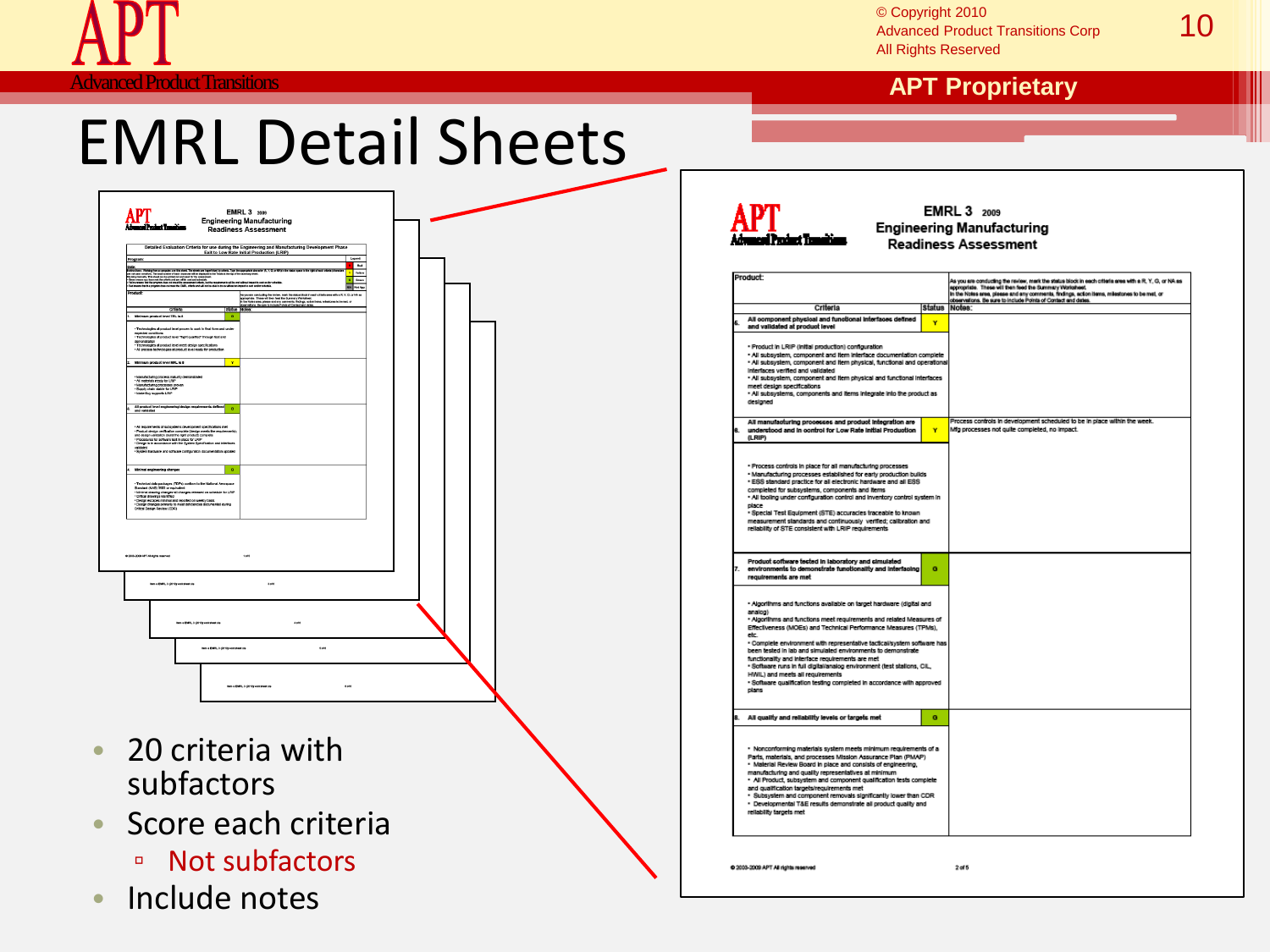

**Francitions <b>APT Proprietary APT Proprietary** 

# Scoring Criteria Metrics by Color

The EMRL assessment utilizes a Green, Yellow, and Red color scheme to capture the readiness and maturity for each of the twenty exit criteria listed. The color scheme is as follows:

**Green – Product being assessed meets the exit criterion or requirement for the level assessed and is within cost and schedule**

- **Yellow – Product being assessed does not meet the exit criterion or requirement for the level assessed; however, the exit criterion or requirement will be met without impact to cost or schedule**
- **Red Product being assessed does not satisfy the exit criterion or requirement for the level assessed and meeting the criterion will impact cost, schedule, or both**
- **N/A Not applicable should be avoided as equivalence of supplier process is applied to subfactors and criteria; use only if the criterion does not apply at the level of product being assessed**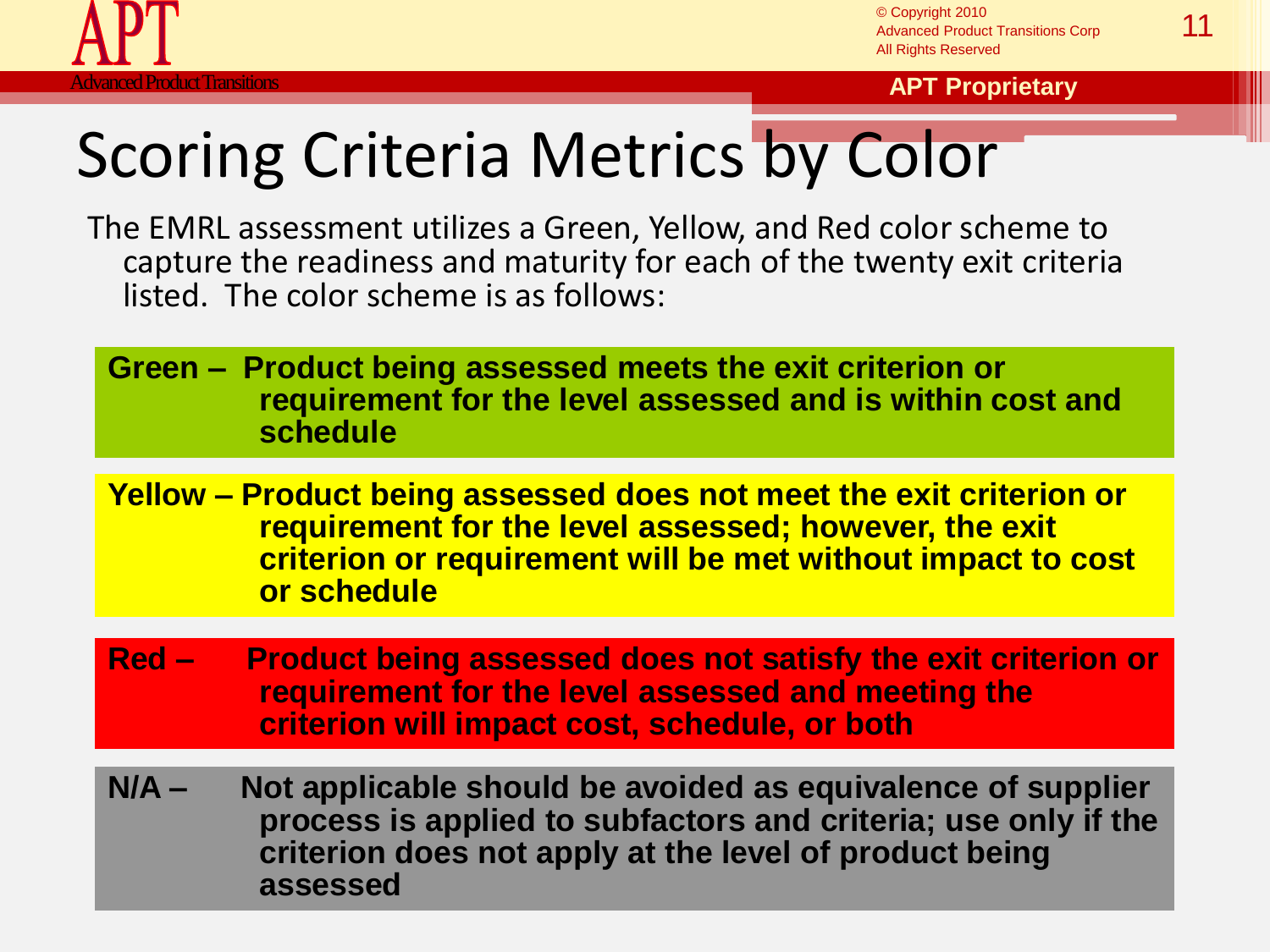

© Copyright 2010<br>Advanced Product Transitions Corp **12** All Rights Reserved

**APT Product Transitions <b>APT Proprietary APT Proprietary** 

# EMRL Assessment Reporting

Sample 1

| <b>Assessment</b><br><b>Date</b> |  | 12/15/09 |                                            | 11/30/09    | 11/30/09       | 11/15/09                     | 11/30/09   | 12/1/09   | 12/2/09   | 12/3/09           | 11/26/09  | 11/27/09  | 11/28/09  | 11/29/09                                             | 11/30/09  | 11/15/09  | 11/15/09  |
|----------------------------------|--|----------|--------------------------------------------|-------------|----------------|------------------------------|------------|-----------|-----------|-------------------|-----------|-----------|-----------|------------------------------------------------------|-----------|-----------|-----------|
| EMRL <sub>1</sub>                |  |          | <b>EMRL2</b>                               |             |                |                              |            |           |           | EMRL <sub>3</sub> |           |           |           |                                                      |           |           |           |
| Criteria<br><b>Number</b>        |  | ELEMENT  |                                            | Component A | m<br>Component | $\mathbf \circ$<br>Component | Item a (A) | Item b(A) | tem c (A) | tem d (A)         | tem e (A) | tem a (B) | tem b (B) | tem c (B)                                            | tem d (B) | tem a (C) | tem b (C) |
| $\mathbf{1}$                     |  |          |                                            |             |                |                              |            |           |           |                   |           |           |           |                                                      |           |           |           |
| $\overline{2}$                   |  |          |                                            |             |                |                              |            |           |           |                   |           |           |           |                                                      |           |           |           |
| $\mathbf{3}$                     |  |          |                                            |             |                |                              |            |           |           |                   |           |           |           |                                                      |           |           |           |
| $\overline{\mathbf{4}}$          |  |          |                                            |             |                |                              |            |           |           |                   |           |           |           |                                                      |           |           |           |
| 5                                |  |          |                                            |             |                |                              |            |           |           |                   |           |           |           |                                                      |           |           |           |
| 6                                |  |          | <b>. Based on WBS and EMRL assessments</b> |             |                |                              |            |           |           |                   |           |           |           |                                                      |           |           |           |
| $\overline{7}$                   |  |          |                                            |             |                |                              |            |           |           |                   |           |           |           | performed an overview of the program can be          |           |           |           |
| 8                                |  |          |                                            |             |                |                              |            |           |           |                   |           |           |           |                                                      |           |           |           |
| 9                                |  |          | constructed                                |             |                |                              |            |           |           |                   |           |           |           |                                                      |           |           |           |
| 10<br>11                         |  |          |                                            |             |                |                              |            |           |           |                   |           |           |           |                                                      |           |           |           |
| 12                               |  |          |                                            |             |                |                              |            |           |           |                   |           |           |           | . Level of detail determined by lowest level of high |           |           |           |
| 13                               |  | risk     |                                            |             |                |                              |            |           |           |                   |           |           |           |                                                      |           |           |           |
| 14                               |  |          |                                            |             |                |                              |            |           |           |                   |           |           |           |                                                      |           |           |           |
| 15                               |  |          |                                            |             |                |                              |            |           |           |                   |           |           |           |                                                      |           |           |           |
| 16                               |  |          |                                            |             |                |                              |            |           |           |                   |           |           |           |                                                      |           |           |           |
| 17                               |  |          |                                            |             |                |                              |            |           |           |                   |           |           |           |                                                      |           |           |           |
| 18                               |  |          |                                            |             |                |                              |            |           |           |                   |           |           |           |                                                      |           |           |           |
| 19                               |  |          |                                            |             |                |                              |            |           |           |                   |           |           |           |                                                      |           |           |           |
| 20                               |  |          |                                            |             |                |                              |            |           |           |                   |           |           |           |                                                      |           |           |           |
|                                  |  |          |                                            |             |                |                              |            |           |           |                   |           |           |           |                                                      |           |           |           |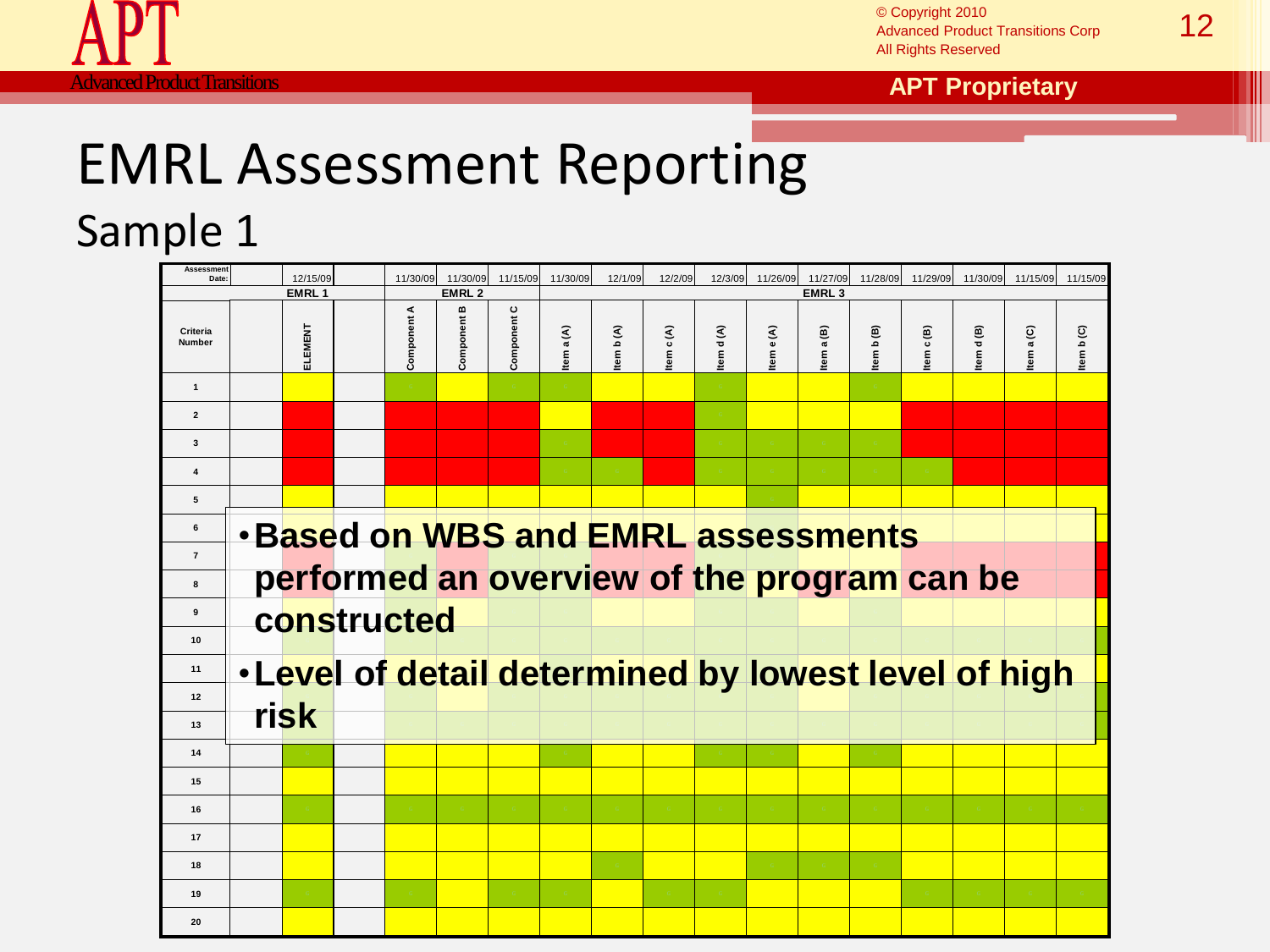

13 © Copyright 2010 Advanced Product Transitions Corp All Rights Reserved

**APT Product Transitions <b>APT Proprietary APT Proprietary** 

### EMRL Assessment Reporting

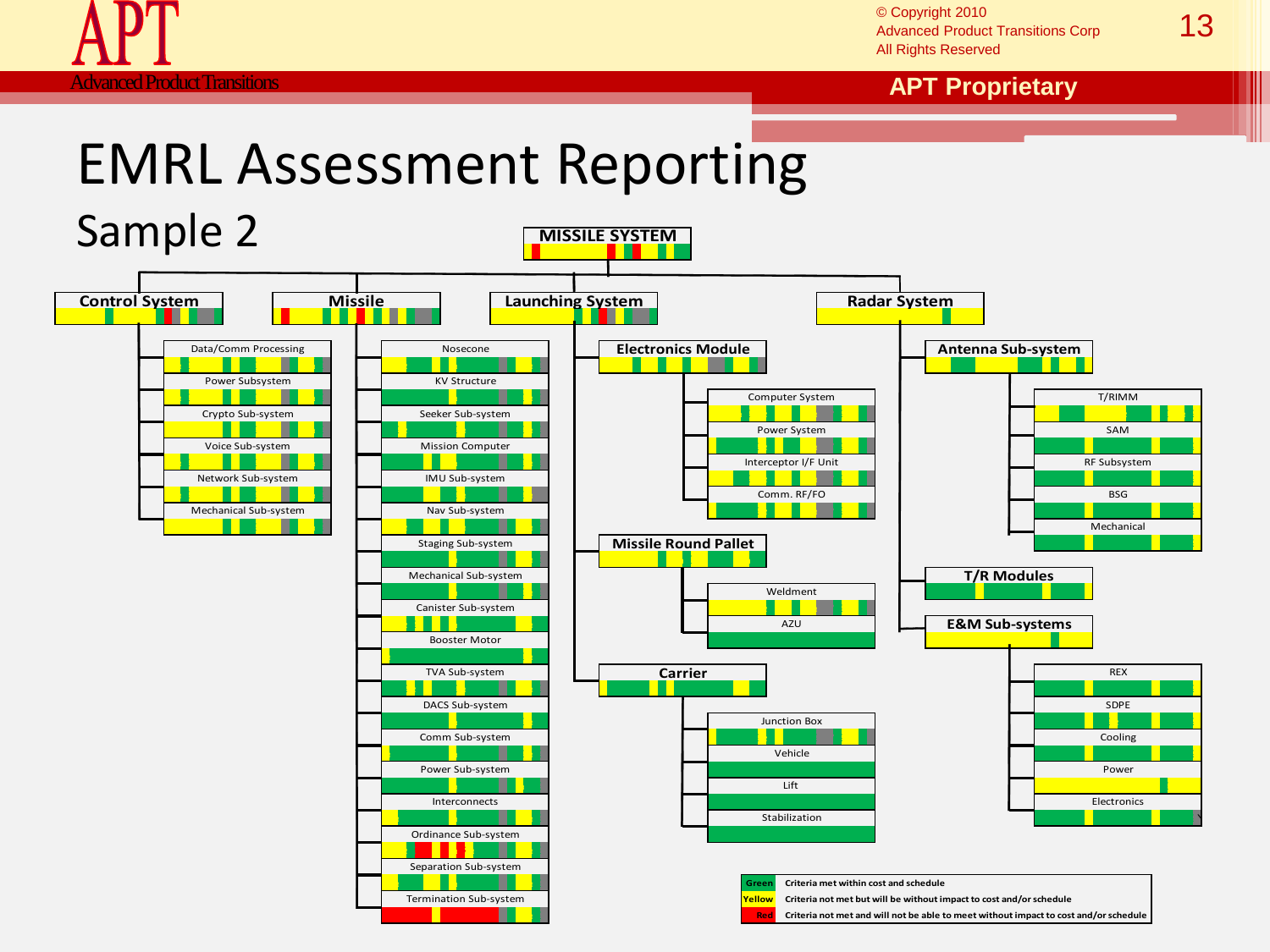

# Summary

- EMRL Assessments have proven to be effective and efficient in measuring product maturity and assessing the risks to transition from one phase to the next
- EMRLs Assessments performed in conjunction with required reviews (e.g. PDR, CDR, PRRs) have minimal impact on resources
- High risks identified as part of EMRL Assessments are incorporated into overall program risk management
- EMRLs have been implemented successfully by MDA, DCMA, and others and have proven to be effective as a streamlined measure of product maturity at key milestones in the acquisition cycle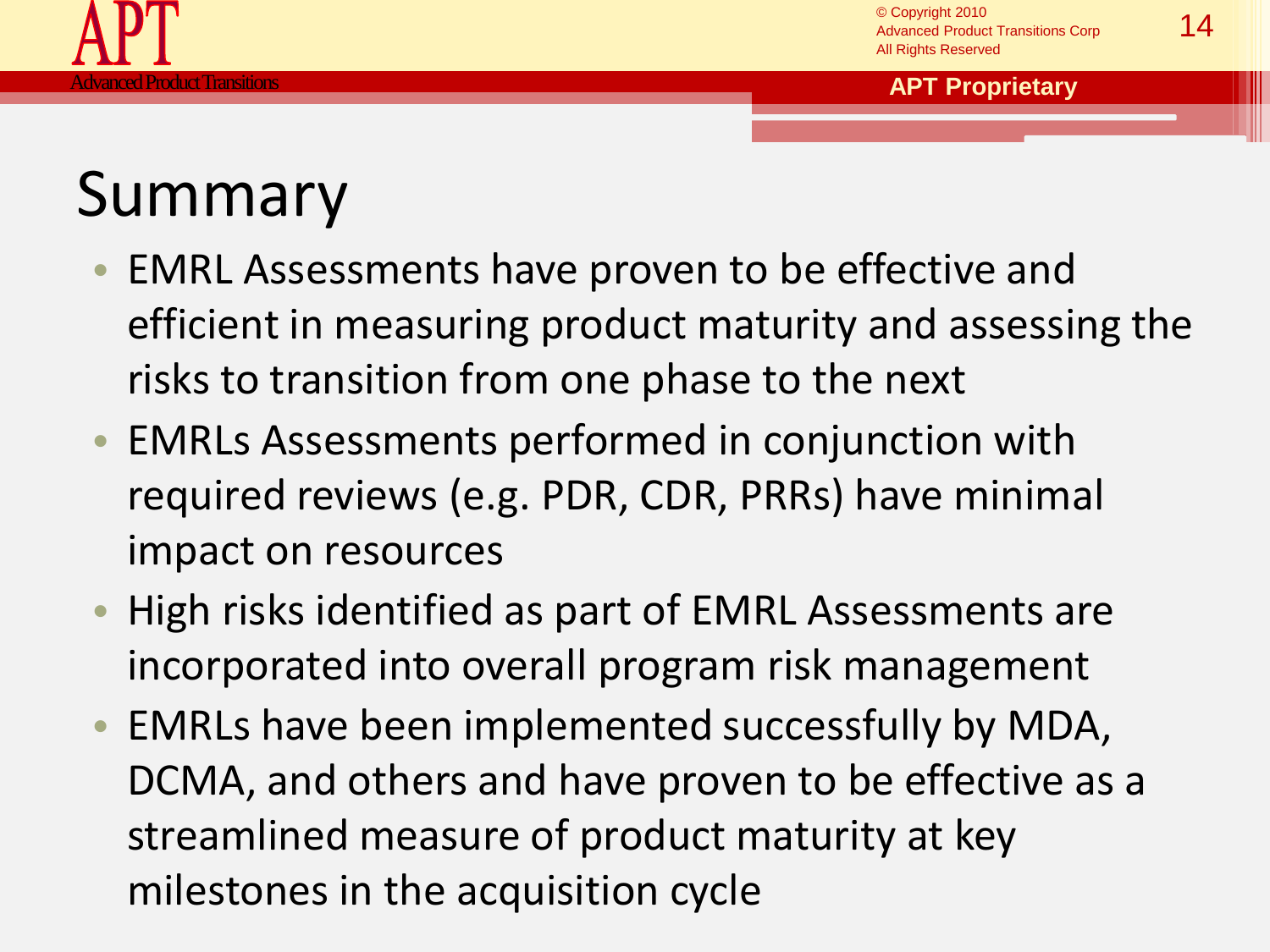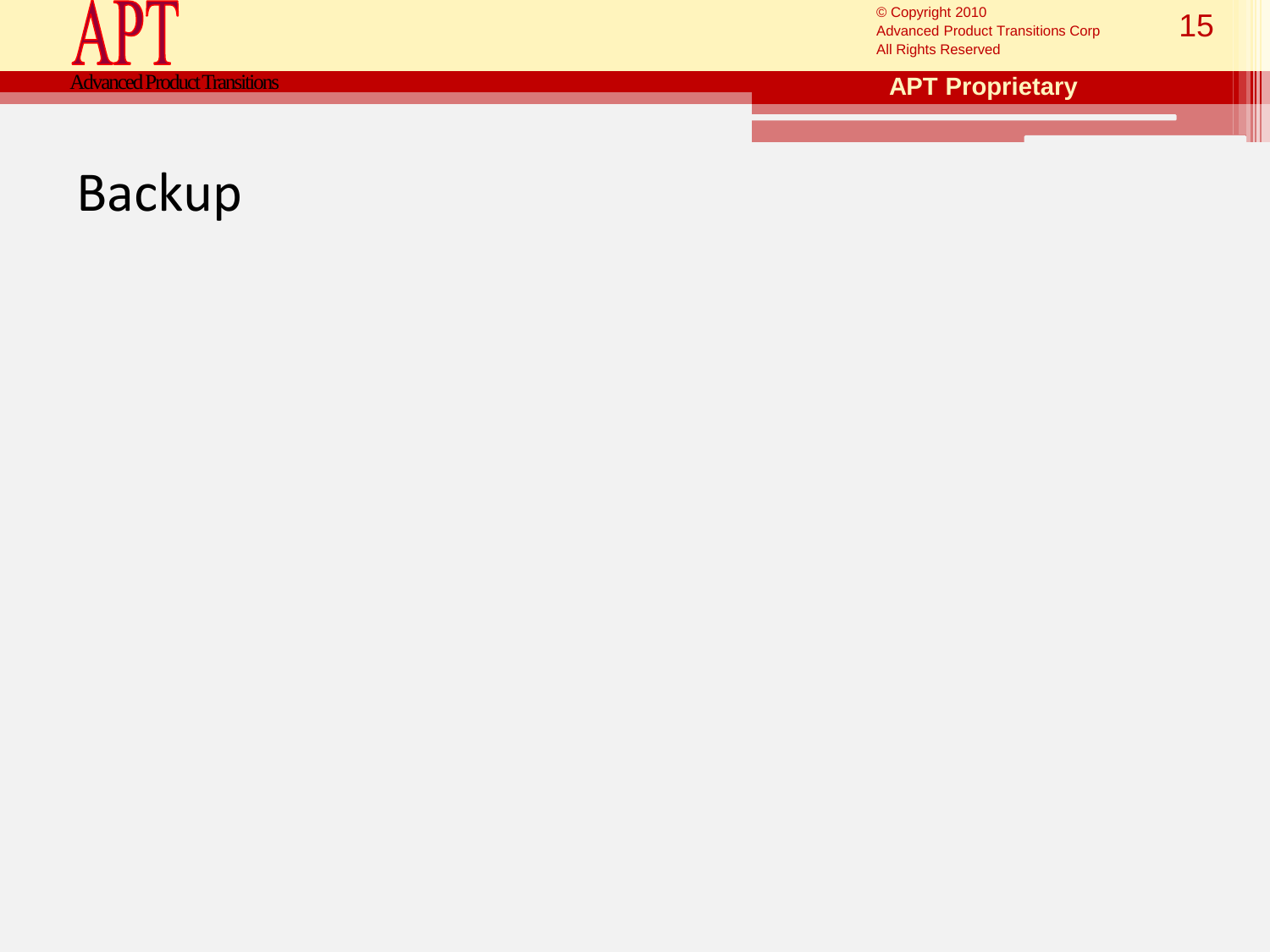

### Roles and Responsibilities

The Program Manager has the Right (Role) to:

- Be candid and forthcoming without fear of personal consequences
- Speak for his program and have his judgment respected
- Access to all resources to assist the execution of his program
- The Program Manager has the Responsibility to:
	- Execute his program while balancing cost, schedule, technical performance and risk
	- Be customer-focused and provide the user with the best cost-effective capabilities
	- Identify weaknesses, innovate, propose optimal solutions, seek better ways to manage and provide lessons-learned to those who follow
	- Be candid about program status, risk, problems, potential solutions and likely outcomes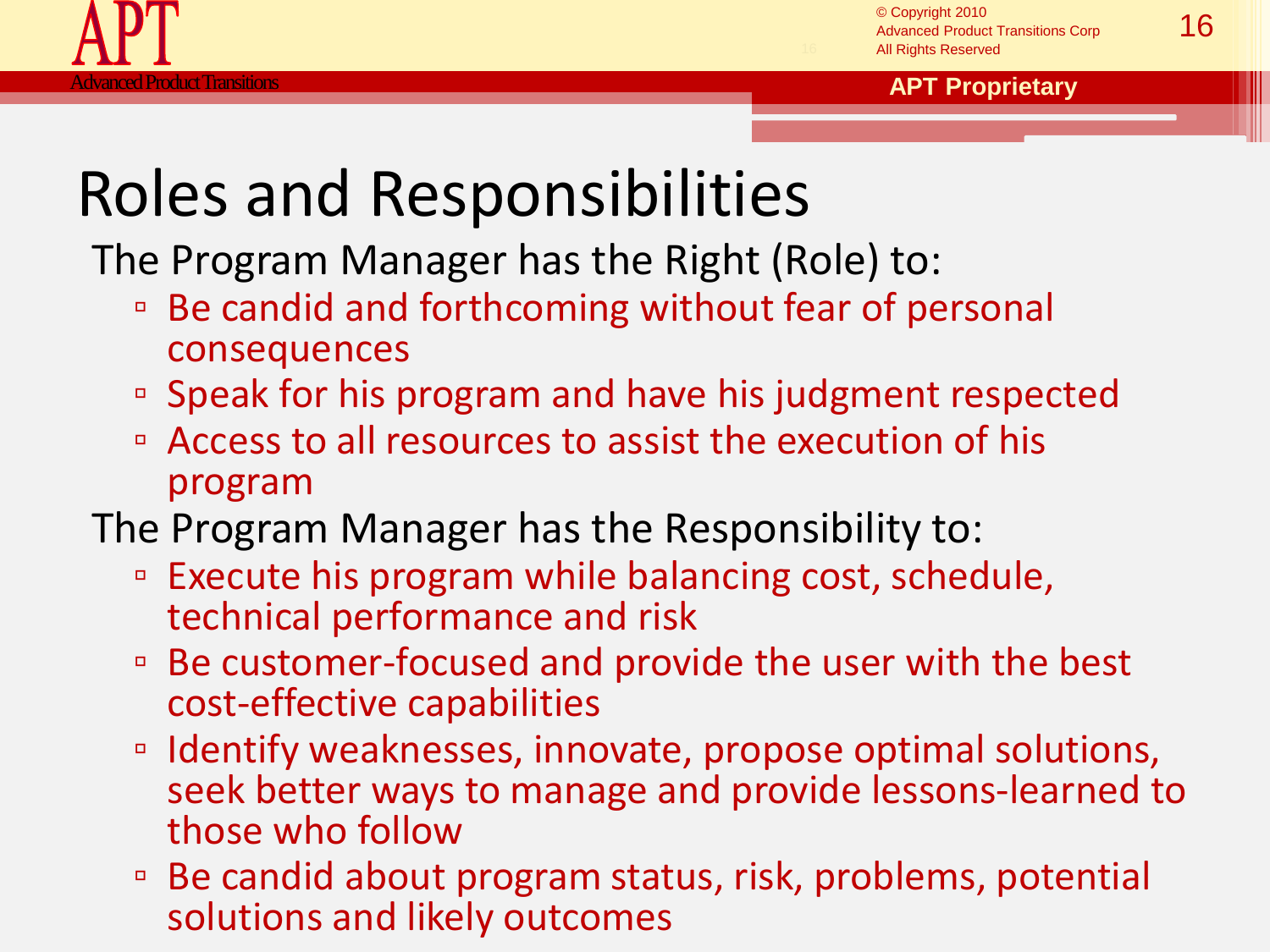

### EMRL Development

- EMRLs:
	- Have been around since the early 2000
	- Were originally developed specifically for MDA and are currently in use by MDA, DCMA, and other DoD organizations
	- Have been refined for increased rigor and enhanced with contractual and programmatic metrics
	- Are integrated with both the MDA Capabilities Development Process, DoD Acquisition Phases, and Technical Reviews
	- Are capable of being performed by one person during the course of PDR, CDR, PRR, or other standard review
	- Can also be performed in a meeting with a few key personnel in attendance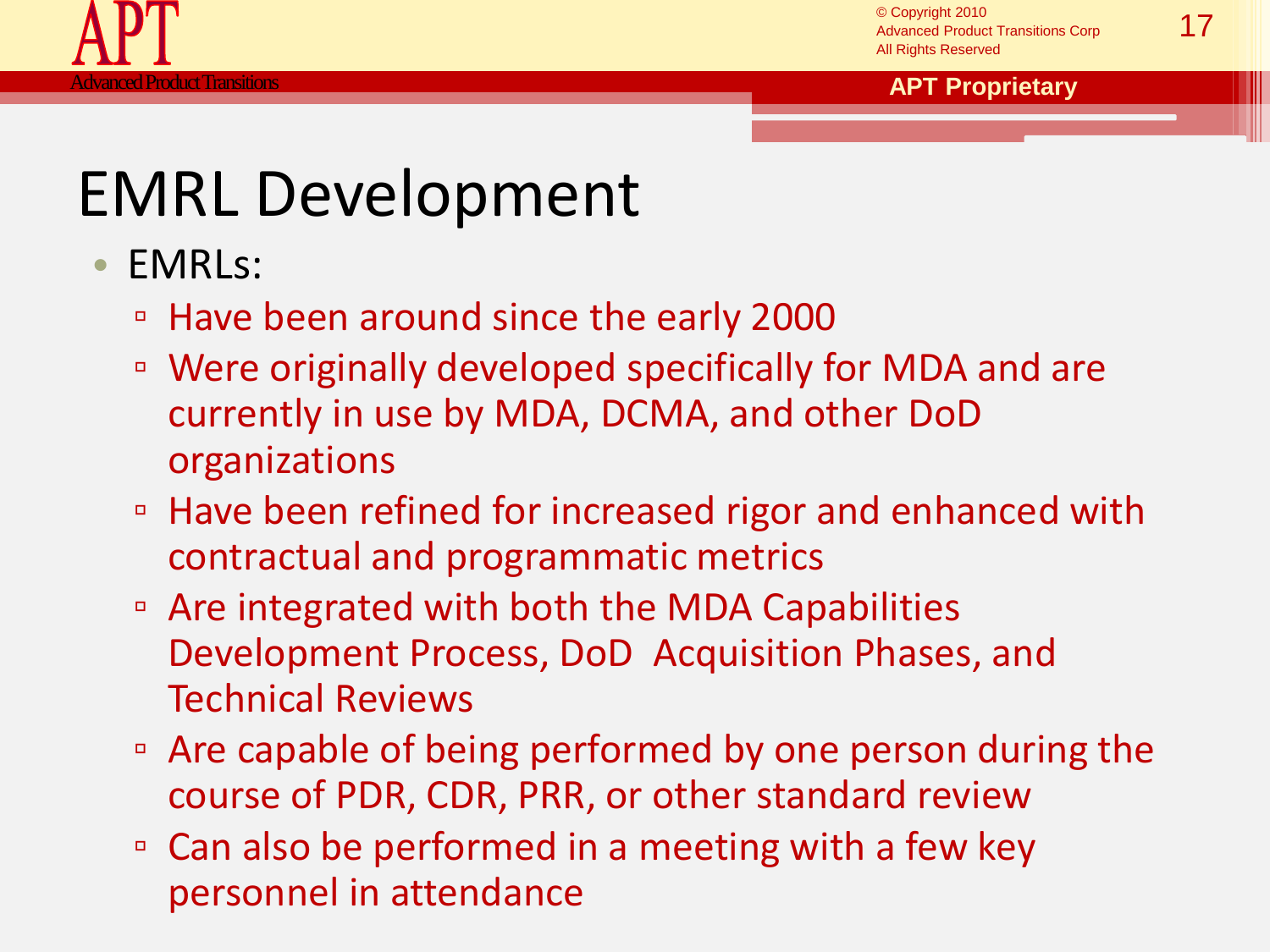

### TRL Development

- Technology Readiness Levels (TRLs) provide a common language and widely-understood standard for:
	- Assessing the performance maturity of a technology and plans for its future maturation throughout the technology's life cycle
	- □ Understanding the level of performance risk in trying to transition the technology
	- Each successive level defines technology maturity on an increasingly more complex deterministic scale
- TRLs:
	- Have been around since the early 1980s
	- Are widely used by government (NASA/DoD) and industry
	- Are required at MS B and C
- TRLs leave major transition questions unanswered:
	- □ Is the technology producible?
	- What will these cost in production?
	- □ Can these be made in a production environment?
	- □ Are key materials and components available?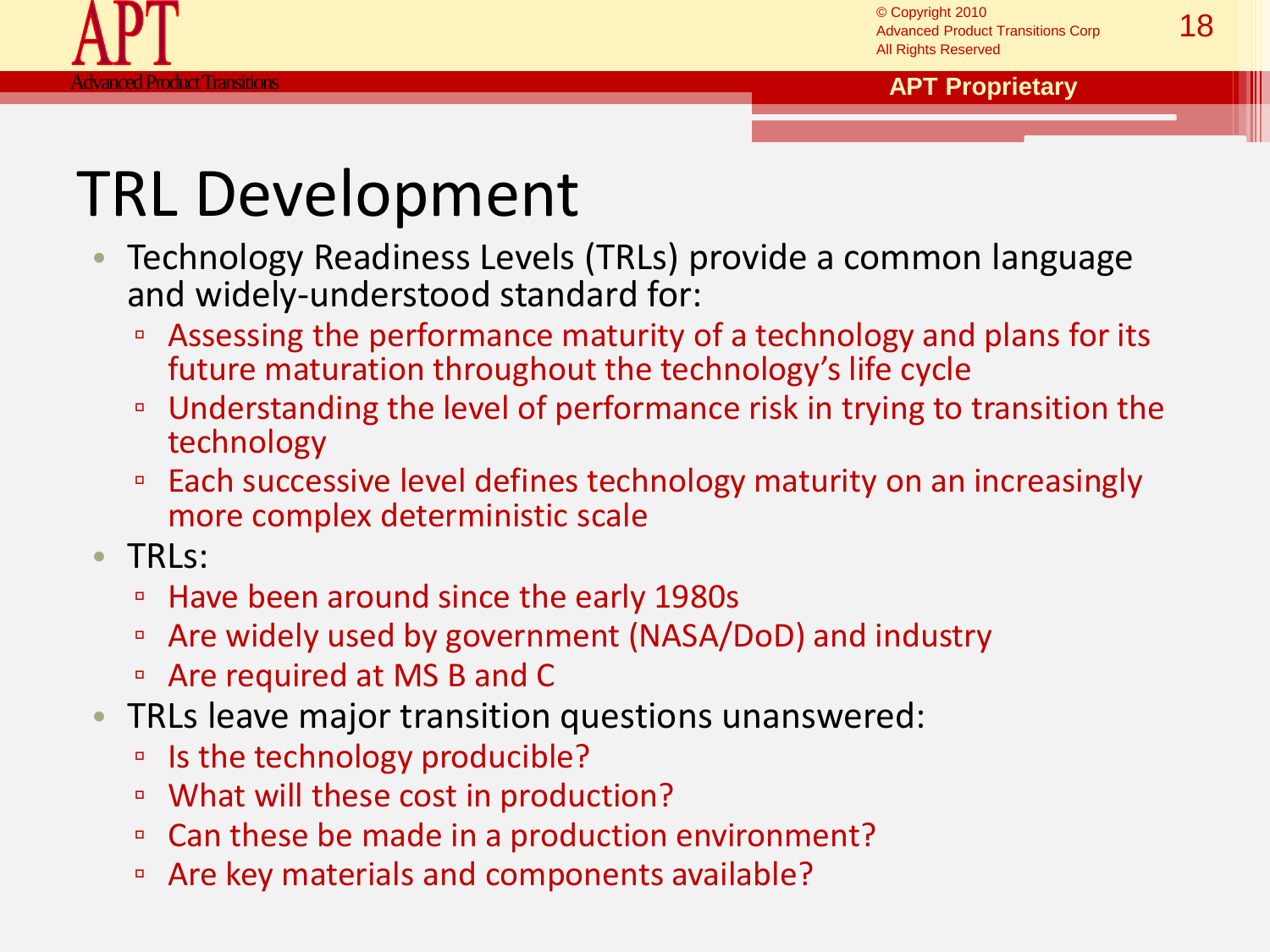

# MRL Development

- Manufacturing Readiness is the ability to harness the manufacturing, production, quality assurance, and industrial functions to achieve an operational capability that satisfies mission needs—in the quantity and quality needed by the war-fighter to carry out assigned missions at the "best value" as measured by the warfighter.
- MRLs:
	- Have been around since the early 2005
	- Were developed under the DoD ManTech program by a government/industry working group
	- Were developed to mirror the TRL structure and process
	- □ Used the EMRL process as one of its source documents and body of knowledge
	- □ Are currently used by various DoD organizations (Army, Navy and Air Force)
	- Are tied to the DoD Life Cycle Framework and Acquisition Phases
- MRLs:
	- Resource intensive functional assessment of a program
	- Focused on manufacturing technology
	- MRL assessments do not provide a measure of program maturity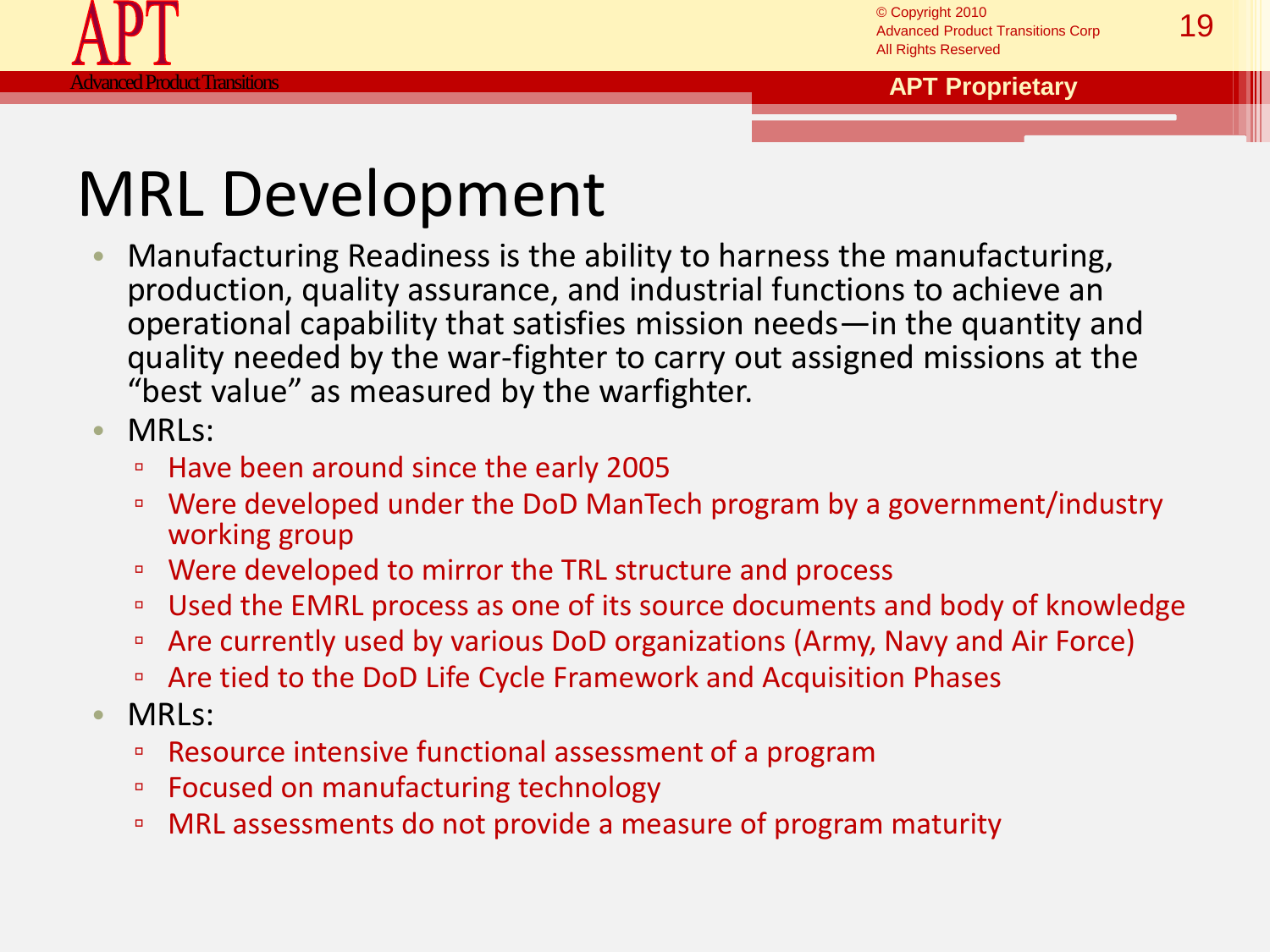

#### Product Transitions **APT Proprietary**

### EMRL 0 2009 – Exit Criteria

#### **Detailed Evaluation Criteria for the Materiel Solution Analysis Phase**

- 1. Minimum product TRL is 4
- 2. Minimum product MRL is 4
- 3. All product level engineering/design requirements based on mission requirements and specifications traceable to requirements
- 4. All Design requirements baselined
- 5. Design standards/guidelines require open architecture designs and modular components and items with standard Form, Fit, and Function (FFF) interfaces
- 6. Product level manufacturing processes and product integration approach identified
- 7. Initial identification of product software qualities, common operating environment and hardware environment completed
- 8. Quality and reliability levels identified and established for 90% of the Analysis of Alternatives (AoA) or equivalent identified components and items
- 9. Minimum set of product performance parameters or knowledge points established and approved
- 10. Technology Development Strategy or equivalent complete
- 11. 75% of the AoA or selected major subsystems (representing 80% of cost) are at EMRL 1
- 12. 90% of AoA identified components and items meet the requirements of EMRL 2
- 13. Failure modes, effects and criticality analysis (FMECA) complete for 75% of AoA identified components and items
- 14. Developmental test plans initiated for major subsystems
- 15. Development Test and Evaluation (DT&E) and Initial Operational Test and Evaluation (IOT&E) strategies complete at the product level
- 16. Mission Assurance and Safety assessment strategy complete
- 17. Acquisition and Integrated Logistics Support (ILS) or equivalent strategies complete at product level
- 18. Funding and contract vehicles for the Technology Development Phase in place and ready for execution
- 19. Schedule, contracts and funding profile reflects achievement of EMRL 1 in 1 to 2 years
- 20. Product cost strategy complete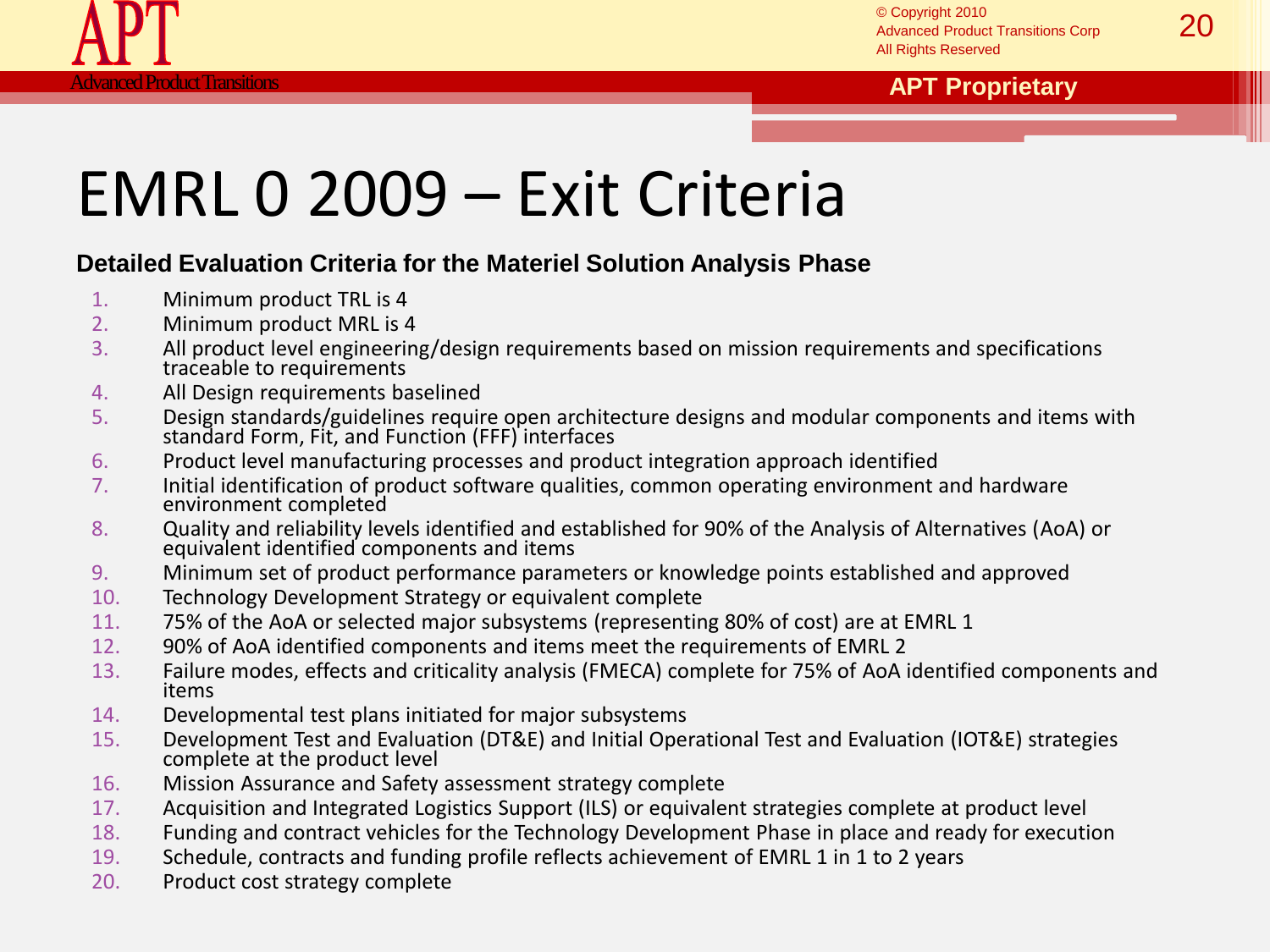

#### **<u>roduct Transitions <b>APT Proprietary**</u> **APT Proprietary**

### EMRL 1 2009 – Exit Criteria

#### **Detailed Evaluation Criteria for the Technology Development Phase**

- 1. Minimum product TRL is 6
- 2. Minimum product MRL is 6
- 3. All product level engineering/design requirements defined and 50% validated
- 4. Design release process in place and utilized
- 5. Component physical and functional interfaces 50% defined at product level
- 6. Product level manufacturing processes and product integration demonstrated
- 7. Product level software architecture developed and functional interface requirements specified
- 8. Quality and reliability levels identified and established for 50% of the product
- 9. 90% product performance parameters or knowledge points verified
- 10. Preliminary Design Review (PDR) complete at product level
- 11. 75% of the product major subsystems (representing 80% of cost) meet requirements of EMRL 2 and Critical Design Review (CDR) complete
- 12. 90% of the components and items for the product and major subsystems are proven designs or in production and are at EMRL 3
- 13. Failure modes, effects and criticality analysis (FMECA) required and underway for all WBS levels
- 14. Developmental test plans complete for 75% of major subsystems
- 15. Developmental Test & Evaluation (DT&E) and Initial Operational T & E (IOT&E) plans initiated at the product level
- 16. Mission Assurance and Safety assessment plans initiated
- 17. Acquisition and Integrated Logistics Support (ILS) or equivalent plans initiated at product level
- 18. Funding and contracts in place for the integrated product to proceed to EMRL 2
- 19. Schedule, contracts and funding profile reflects achievement of EMRL 2 in 1 to 3 years
- 20. Product cost goals established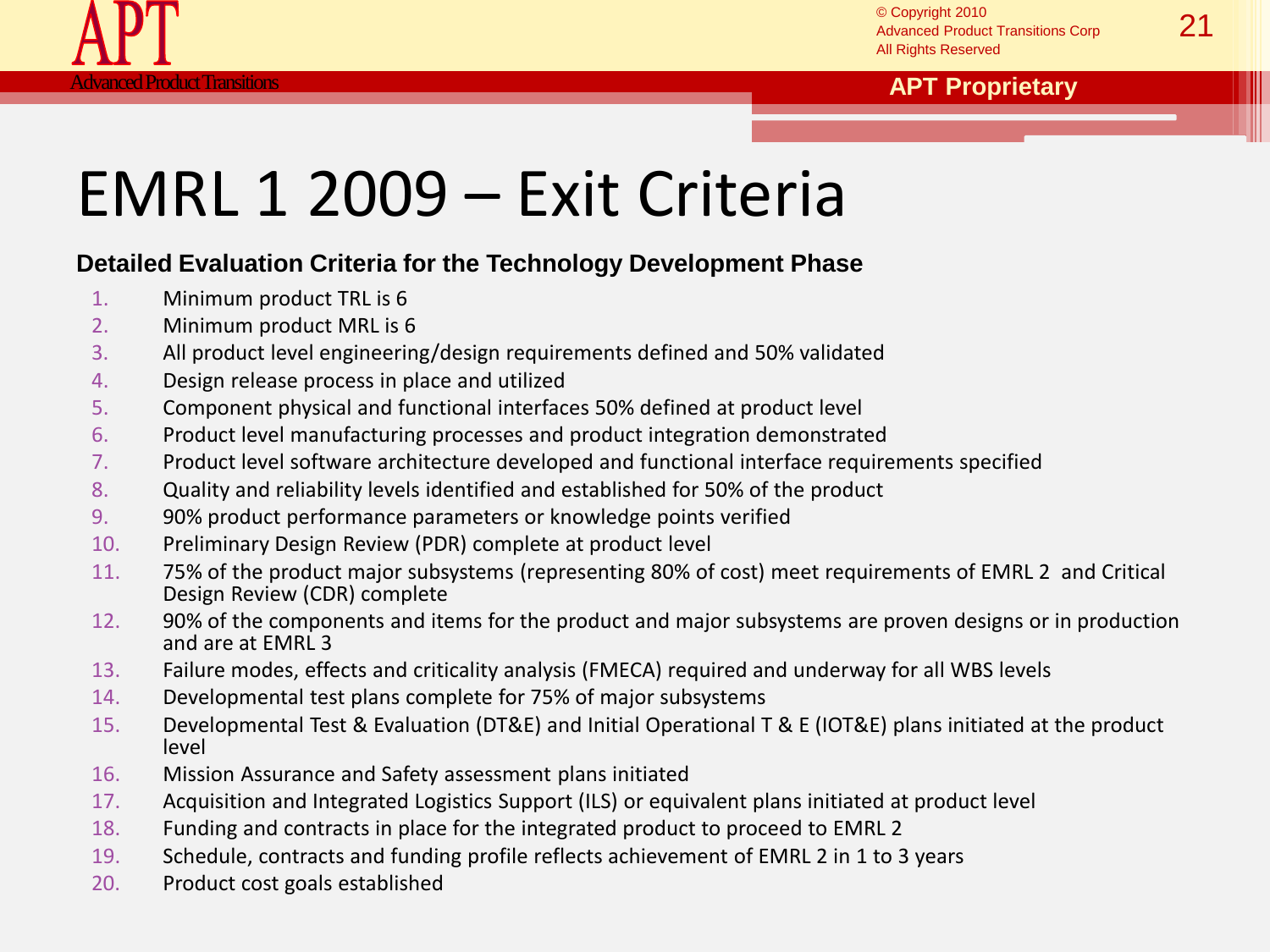

#### **<u>roduct Transitions <b>APT Proprietary**</u> **APT Proprietary**



#### **Detailed Evaluation Criteria for the Product Development Phase**

- 1. Minimum product level TRL is 7
- 2. Minimum product level MRL is 7
- 3. All product level engineering/design requirements defined and 90% validated
- 4. All critical engineering drawings identified
- 5. Component physical and functional interfaces 90% defined at product level
- 6. Product level manufacturing processes and product integration established in a production environment
- 7. Product level software architecture completed and interface standards and detailed designs completed
- 8. Quality and reliability levels verified and validated for 90% of the product
- 9. All product performance parameters or knowledge points verified
- 10. Critical Design Review (CDR) complete at product level
- 11. 75% of major subsystems representing 80% of cost meet the requirements of EMRL 3 and are ready for or in Initial Production
- 12. All items and components for the product are at EMRL 3, in production, and meet cost, quality and reliability targets
- 13. Failure modes, effects and criticality analysis (FMECA) complete on all lower WBS levels and 75% complete at Product level
- 14. Developmental tests complete for major subsystems
- 15. Developmental Test & Evaluation (DT&E) and Initial Operational T & E (IOT&E) plans complete at the product level
- 16. Mission Assurance and Safety assessment plans complete
- 17. Acquisition and Integrated Logistics Support (ILS) or equivalent plans complete at product level
- 18. Funding and contracts in place for the integrated product to proceed to EMRL 3
- 19. Schedule, contracts and funding profile reflects achievement of EMRL 3 in 1 to 3 years
- 20. Product cost goals verified and validated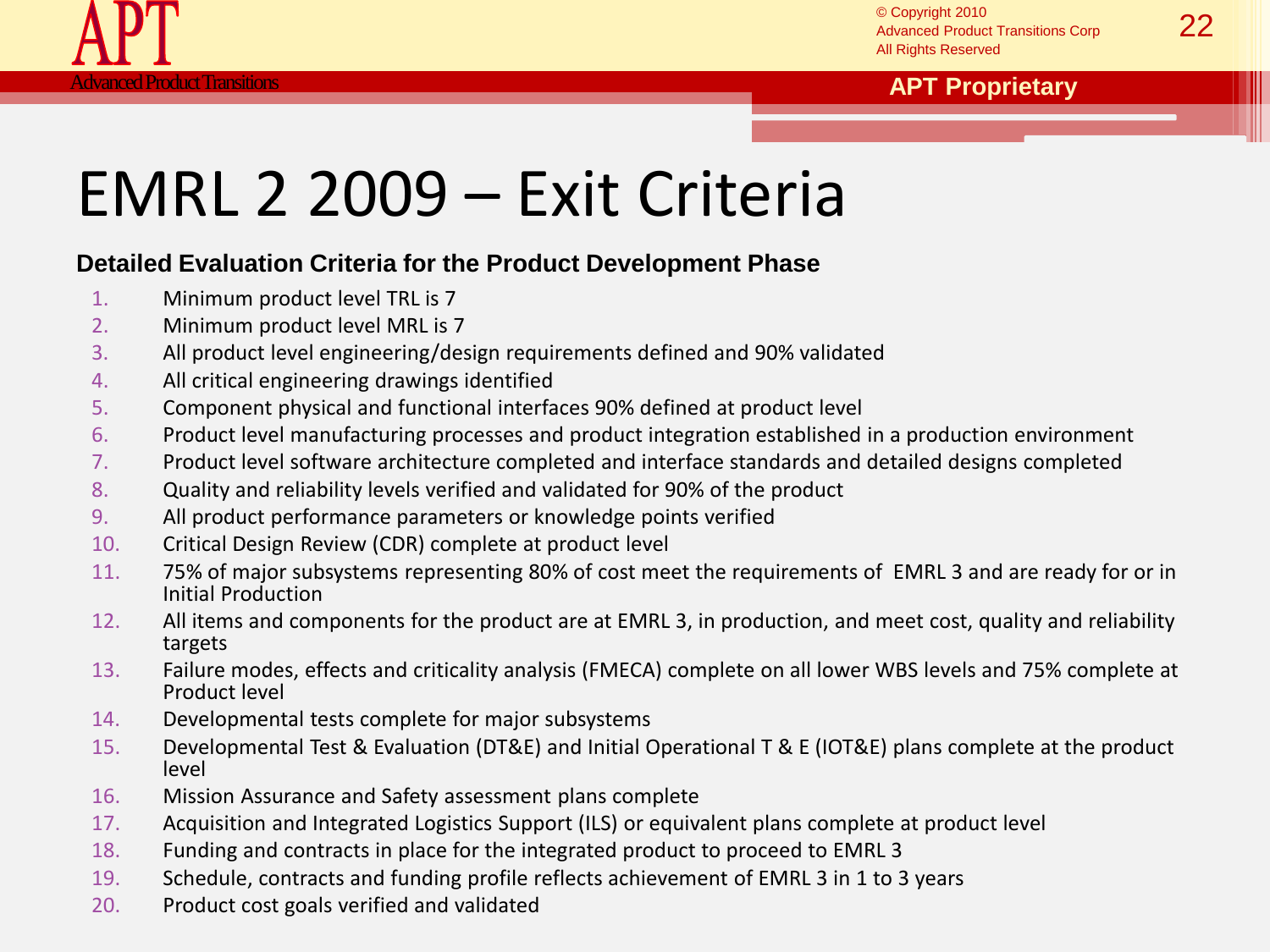

#### **Reference Control Control Control Control Control Control Control Control Control Control Control Control Control Control Control Control Control Control Control Control Control Control Control Control Control Control Con**

### EMRL 3 2009 – Exit Criteria

#### **Detailed Evaluation Criteria for the Product Development Phase**

- 1. Minimum Product level TRL is 8
- 2. Minimum Product level MRL is 8
- 3. All product level engineering/design requirements defined and validated
- 4. Minimal engineering changes
- 5. All component physical and functional interfaces defined and validated at product level
- 6. All manufacturing processes and product integration are understood and in control for Initial Production
- 7. Product software tested in laboratory and simulated environments to demonstrate functionality and interfacing requirements are met
- 8. All quality and reliability levels or targets met
- 9. All product performance parameters or knowledge points met
- 10. Initial Production Readiness Review (PRR) complete at product level
- 11. All subsystems, items and components (hardware and software) are ready for on-time delivery (or delivered) for full Production
- 12. All subsystems, items and components are at EMRL 4 and meet cost, quality and reliability targets
- 13. Failure modes, effects and criticality analysis (FMECA) complete at all WBS levels
- 14. Developmental tests complete for all subsystems
- 15. Minimal Developmental T & E (DT&E) yet to be completed at the product level and Initial Operational T & E (IOT&E) underway
- 16. Initial Mission Assurance and Safety Assessment Complete
- 17. Acquisition and Integrated Logistics Support (ILS) or equivalent plans and schedules met
- 18. Funding and contracts in place for the integrated product to proceed to EMRL 4
- 19. Schedule, contracts and funding profile reflects achievement of EMRL 4 and Production in 1 to 2 years
- 20. Product cost goals met for Initial Production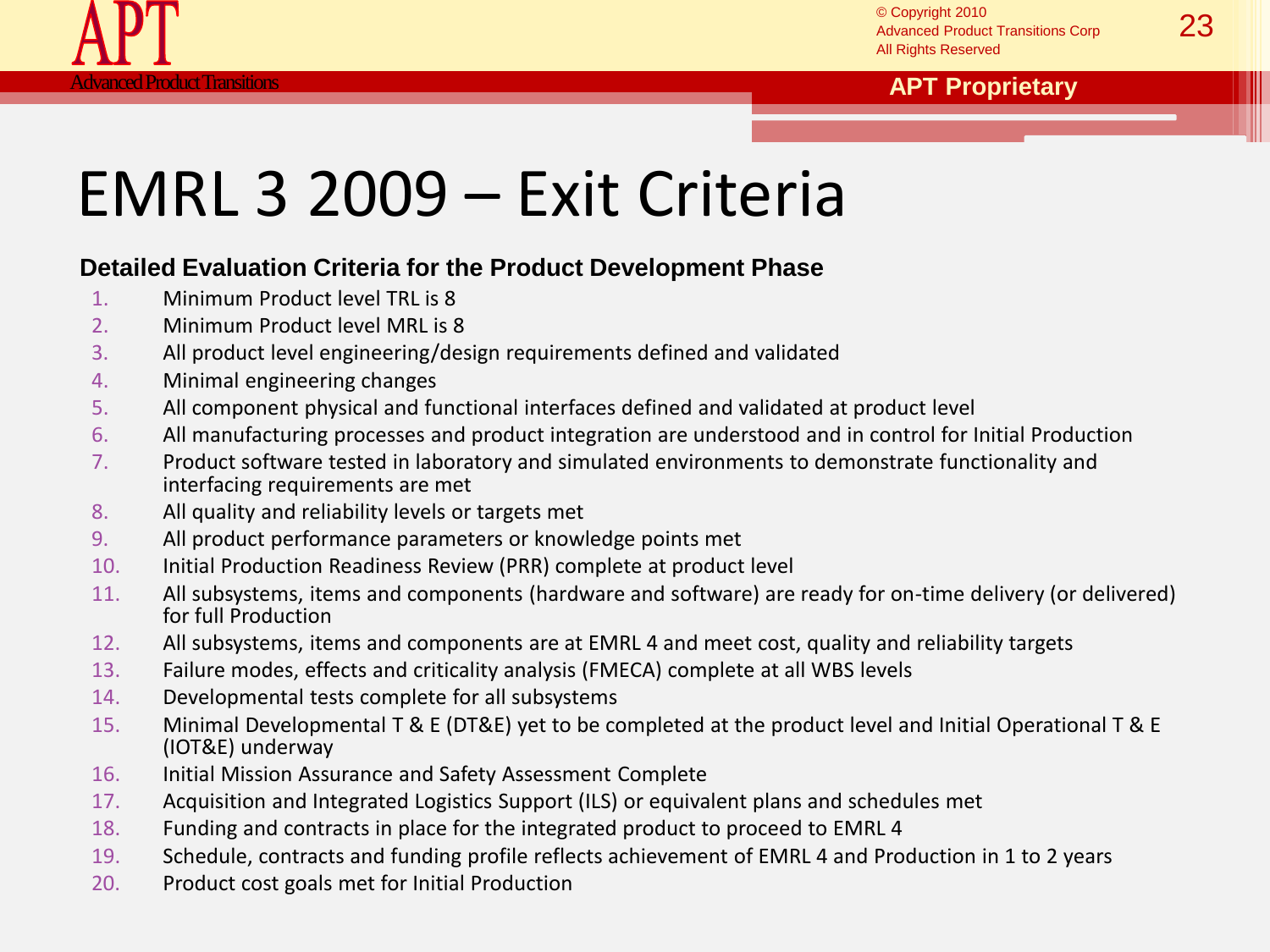

#### **Roduct Transitions <b>APT Proprietary APT Proprietary**

### EMRL 4 2009 – Exit Criteria

#### **Detailed Evaluation Criteria for the Initial Production Phase**

- 1. Minimum Product level TRL is 9
- 2. Minimum Product level MRL is 9
- 3. All Product level engineering/design requirements met
- 4. Essentially no engineering changes
- 5. All physical and functional interfaces defined and validated
- 6. All manufacturing processes and Product integration understood and in control for full Production
- 7. Product software meets all allocated functional requirements and quality targets met in operational environments
- 8. All quality and reliability levels or targets met
- 9. All product performance parameters or knowledge points met
- 10. Production Readiness Review (PRR) complete at Product level
- 11. All subsystems, components, and items (hardware and software) are delivered on time for Production
- 12. All subsystems, components, and items meet cost, quality and reliability targets
- 13. Failure modes, effects and criticality analysis (FMECA) complete at all WBS levels
- 14. Developmental tests complete for all subsystems
- 15. Product level Developmental Test & Evaluation (DT&E) and Initial Operational T & E (IOT&E) complete
- 16. Mission Assurance and Safety assessment complete
- 17. Acquisition and Integrated Logistics Support (ILS) or equivalent plans and schedules met
- 18. Funding and contracts in place for the integrated Product for Production
- 19. Schedule, contracts and funding meet Production requirements
- 20. Product cost goals met for Production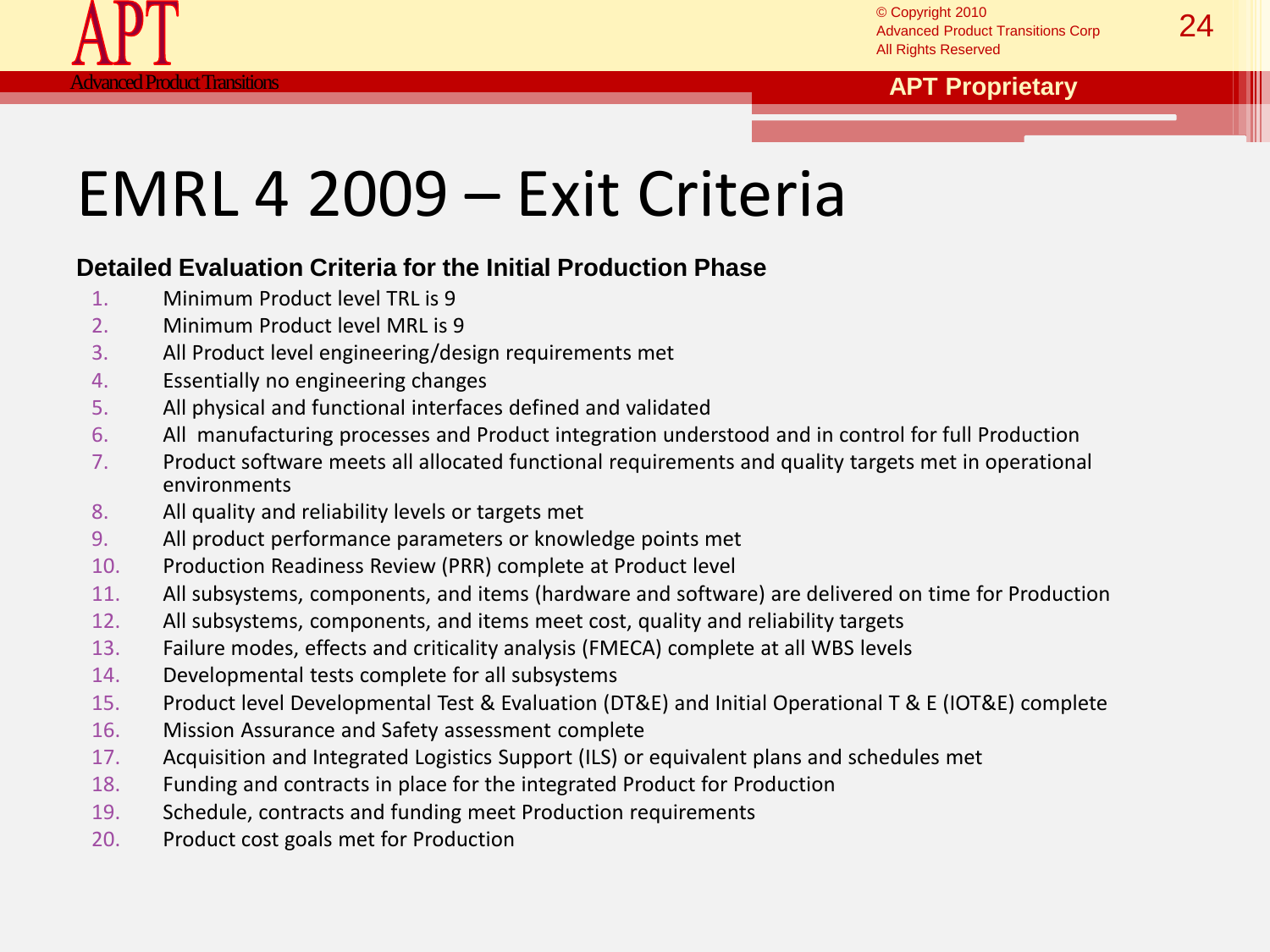

#### **roduct Transitions <b>APT Proprietary APT Proprietary**

### EMRL 5 2009 – Exit Criteria

### **Detailed Evaluation Criteria for Production (moving to Lean and CPI)**

- 1. Product level TRL is 9
- 2. Product level MRL is 10
- 3. All product level engineering/design requirements met
- 4. Engineering changes are made for process or product improvements
- 5. All physical and functional interfaces defined and validated
- 6. Manufacturing processes modified or changed for quality, cost, or schedule improvements
- 7. Product software optimized for quality, cost, or performance improvements
- 8. Quality and reliability levels or targets improved beyond 3 sigma
- 9. All product performance parameters or knowledge points met
- 10. Production Enhancement PRRs Complete
- 11. All subsystems, components, and items (hardware and software) assessed for on-time delivery efficiency improvements
- 12. All subsystems, components, and items assessed for cost, quality, and reliability improvements
- 13. Failure modes, effects and criticality analysis (FMECA) process assessed for improvement
- 14. Developmental tests identified for subsystem, component, and item improvements
- 15. Product level Developmental Test and Evaluation (DT&E) and Operational Test & Evaluation (OT&E) identified for block upgrades
- 16. Mission Assurance and Safety assessment complete
- 17. Acquisition and Integrated Logistics Support (ILS) or equivalent plans identified for block upgrades
- 18. Funding and contracts identified for continued production of the product
- 19. Funding identified for spiral improvements or block upgrades
- 20. Product cost goals met or exceeded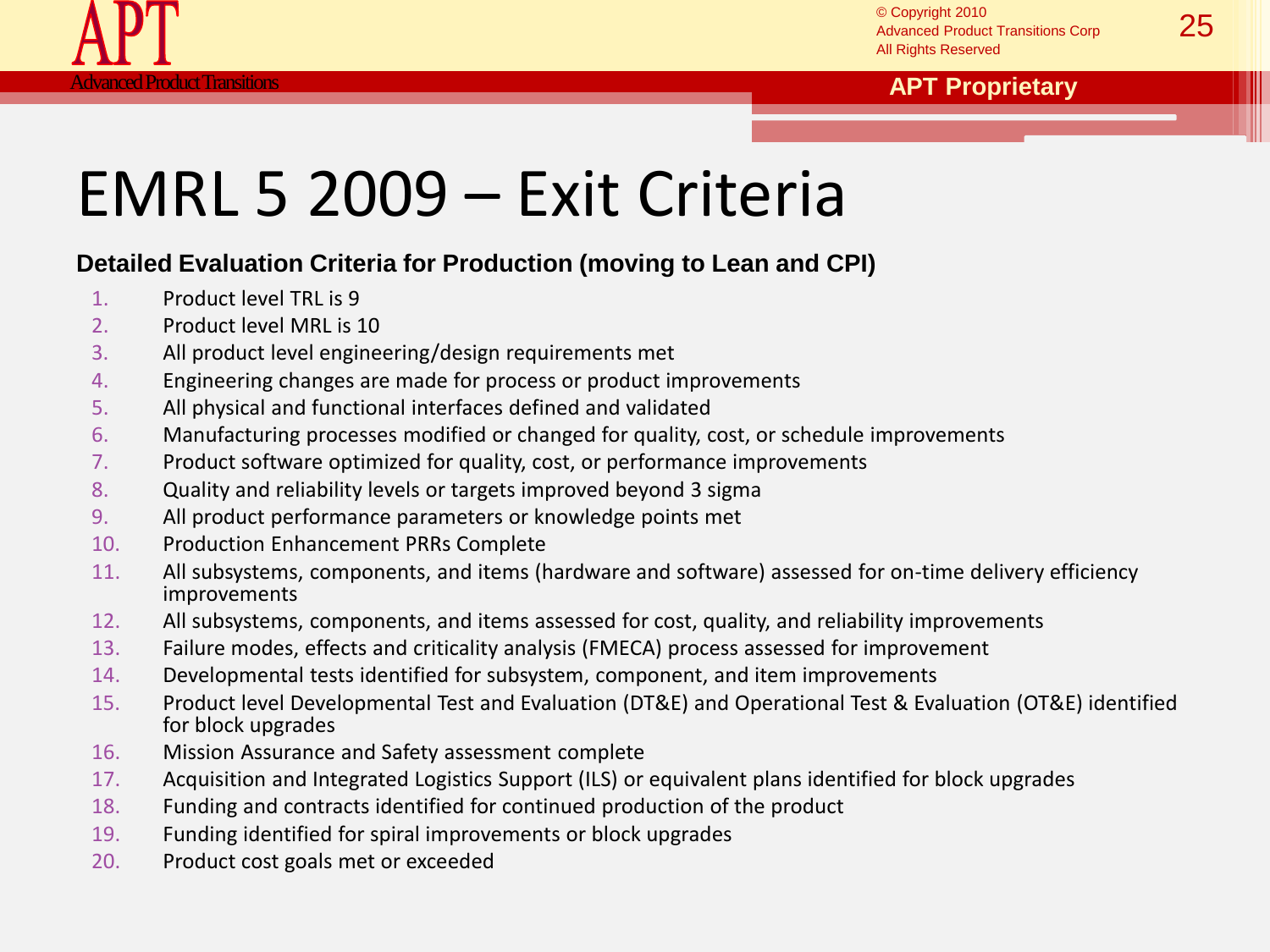

### TRL Hardware Definitions

|    | <b>TRL Definition</b>                                                                           | Description                                                                                                                                                                                                                                                                                                                      |
|----|-------------------------------------------------------------------------------------------------|----------------------------------------------------------------------------------------------------------------------------------------------------------------------------------------------------------------------------------------------------------------------------------------------------------------------------------|
| 1. | <b>Basic Principles observed</b><br>and reported.                                               | Lowest Level of Technology Readiness. Scientific research begins to be translated into applied research and development.<br>Examples might include paper studies of a technology's basic properties.                                                                                                                             |
| 2. | Technology concept and/or<br>application formulated.                                            | Invention begins. Once basic principles are observed, practical applications can be invented. Applications are speculative and<br>there is no proof or detailed analysis to support the assumptions. Examples are limited to analytic studies.                                                                                   |
| 3. | Analytical and experimental<br>critical functions and/or<br>characteristic proof of<br>concept. | Active research and development is initiated. This includes analytical studies and laboratory studies to physically validate the<br>analytical predictions of separate elements of the technology. Examples include components that are not yet integrated or<br>representative.                                                 |
| 4. | Component and/or<br>breadboard validation in<br>laboratory environment.                         | Basic technological components are integrated to establish that they will work together. This is relatively "low fidelity" compared<br>to the eventual system. Examples include integration of "ad hoc" hardware in laboratory.                                                                                                  |
| 5. | Component and/or<br>breadboard validation in<br>relevant environment.                           | Fidelity of breadboard technology increases significantly. The basic technological components are integrated with reasonably<br>realistic supporting elements so that they can be tested in a simulated environment. Examples include "high fidelity" laboratory<br>integration of components.                                   |
| 6. | System/subsystem model<br>or prototype demonstration<br>in a relevant environment.              | Representative model or prototype system, which is well beyond TRL 5, is tested in a relevant environment. Represents a<br>major step up in technology's demonstrated readiness. Examples include testing a prototype in a high fidelity laboratory<br>environment or in a simulated operational environment.                    |
| 7. | System prototype<br>demonstration in an<br>operational environment.                             | Prototype near or at planned operational system. Represents a major step up from TRL 6 by requiring demonstration of an<br>actual system prototype in an operational environment (e.g. in an aircraft, in a vehicle, or in space).                                                                                               |
| 8. | Actual system completed<br>and "flight qualified"<br>through test and<br>demonstration.         | Technology has been proven to work in its final form and under expected conditions. In almost all cases, this TRL represents<br>the end of the true system development. Examples include developmental test and evaluation (DT&E) of the system in its<br>intended weapon system to determine if it meets design specifications. |
| 9. | Actual system "flight<br>proven" through successful<br>mission operations.                      | Actual Application of the technology in its final form and under mission conditions, such as those encountered in operational<br>test and evaluation (OT&E). Examples include using the system under operational mission conditions.                                                                                             |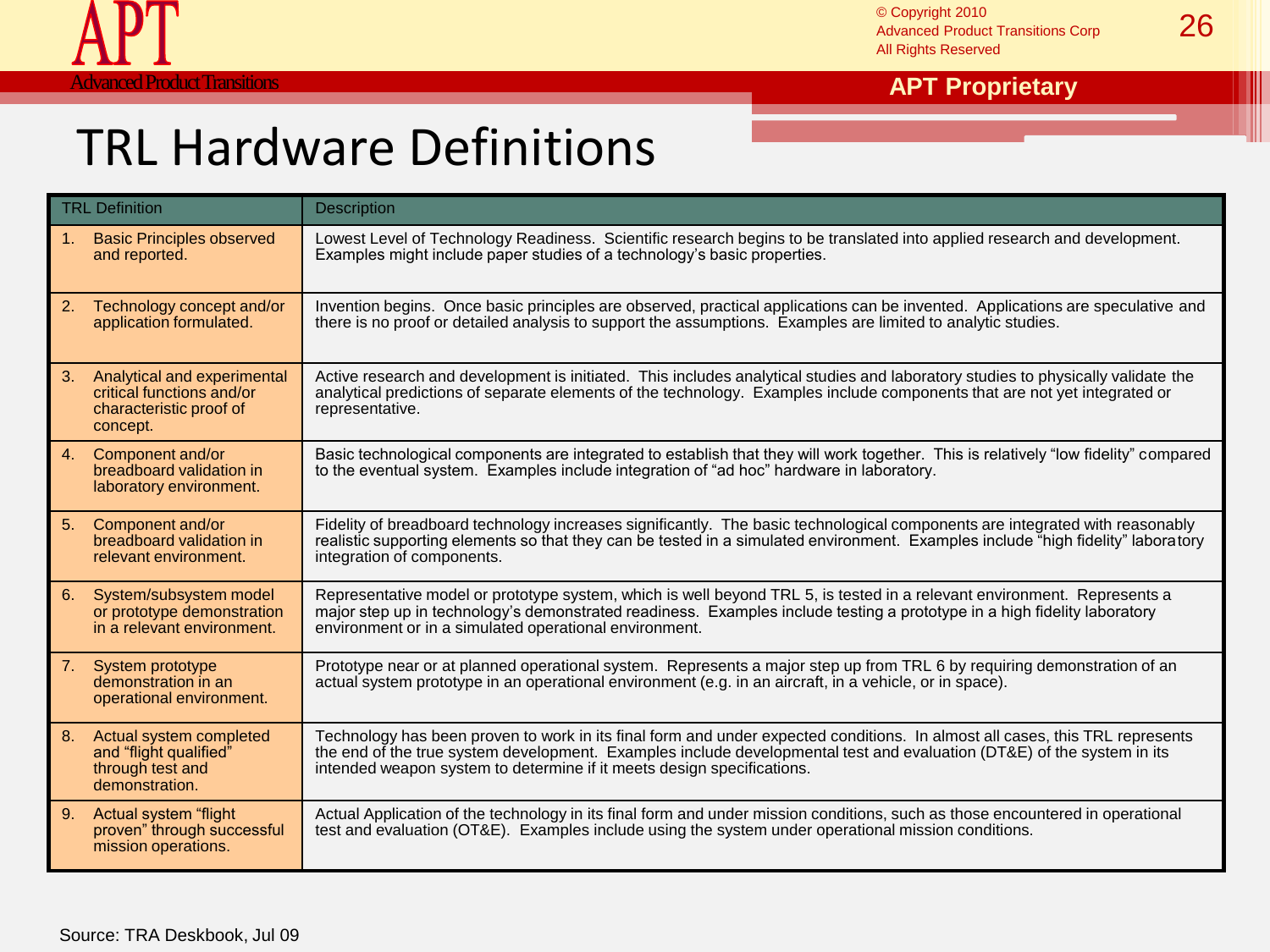

### **Advanced Product Transitions and Contract Transitions and Contract Transitions of the APT Proprietary**

### TRL Software Definitions

|    | <b>TRL Definition</b>                                                                                                          | <b>Description</b>                                                                                                                                                                                                                                                                                                                                                                                                                                                                     |
|----|--------------------------------------------------------------------------------------------------------------------------------|----------------------------------------------------------------------------------------------------------------------------------------------------------------------------------------------------------------------------------------------------------------------------------------------------------------------------------------------------------------------------------------------------------------------------------------------------------------------------------------|
| 1. | <b>Basic principles observed</b><br>and reported.                                                                              | Lowest level of software technology readiness. A new software domain is being investigated by the basic research community.<br>This level extends to the development of basic use, basic properties of software architecture, mathematical formulations, and<br>general algorithms.                                                                                                                                                                                                    |
| 2. | Technology concept and/or<br>application formulated.                                                                           | Once basic principles are observed, practical applications can be invented. Applications are speculative, and there may be no<br>proof or detailed analysis to support the assumptions. Examples are limited to analytic studies using synthetic data.                                                                                                                                                                                                                                 |
| 3. | Analytical and experimental<br>critical function and/or<br>characteristic proof of<br>concept.                                 | Active R&D is initiated. The level at which scientific feasibility is demonstrated through analytical and laboratory studies. This<br>level extends to the development of limited functionality environments to validate critical properties and analytical predictions<br>using non-integrated software components and partially representative data.                                                                                                                                 |
| 4. | Module and/or subsystem<br>validation in a laboratory<br>environment (i.e., software<br>prototype development<br>environment). | Basic software components are integrated to establish that they will work together. They are relatively primitive with regard to<br>efficiency and robustness compared with the eventual system. Architecture development initiated to include interoperability,<br>reliability, maintainability, extensibility, scalability, and security issues. Emulation with current/legacy elements as appropriate.<br>Prototypes developed to demonstrate different aspects of eventual system. |
| 5. | Module and/or subsystem<br>validation in a relevant<br>environment.                                                            | Level at which software technology is ready to start integration with existing systems. The prototype implementations conform<br>to target environment/ interfaces. Experiments with realistic problems. Simulated interfaces to existing systems. System<br>software architecture established. Algorithms run on a processor(s) with characteristics expected in the operational<br>environment.                                                                                      |
| 6. | Module and/or subsystem<br>validation in a relevant end-<br>to-end environment.                                                | Level at which the engineering feasibility of a software technology is demonstrated. This level extends to laboratory prototype<br>implementations on full-scale realistic problems in which the software technology is partially integrated with existing<br>hardware/software systems.                                                                                                                                                                                               |
| 7. | System prototype<br>demonstration in an<br>operational/high-fidelity<br>environment.                                           | Level at which the program feasibility of a software technology is demonstrated. This level extends to operational environment<br>prototype implementations where critical technical risk functionality is available for demonstration and a test in which the<br>software technology is well integrated with operational hardware/software systems.                                                                                                                                   |
| 8. | Actual system completed<br>and mission qualified<br>through test and<br>demonstration in an<br>operational environment.        | Level at which a software technology is fully integrated with operational hardware and software systems. Software development<br>documentation is complete. All functionality tested in simulated and operational scenarios.                                                                                                                                                                                                                                                           |
| 9. | Actual system proven<br>through successful mission<br>proven operational<br>capabilities.                                      | Level at which a software technology is readily repeatable and reusable. The software based on the technology is fully<br>integrated with operational hardware/software systems. All software documentation verified. Successful operational experience.<br>Sustaining software engineering support in place. Actual system.                                                                                                                                                           |

Source: TRA Deskbook, Jul 09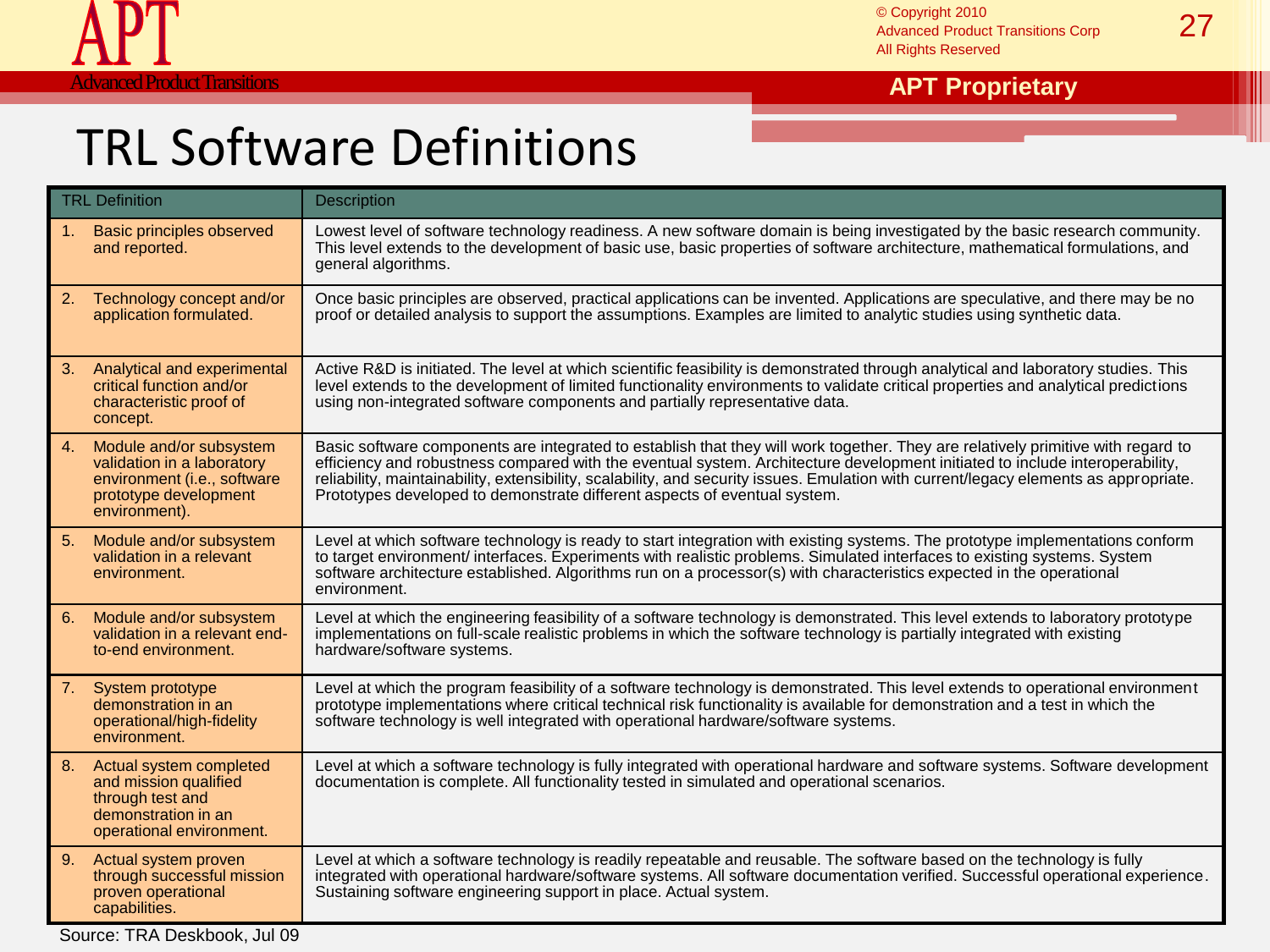

# MRL Levels

| <b>MRL/Definition</b>                                                                                  | <b>Description</b>                                                                                                                                                                                                                                                                                                                                                                                                                                                                                                                                                                                                                                                                                                        | <b>Phase</b>                                                                       |
|--------------------------------------------------------------------------------------------------------|---------------------------------------------------------------------------------------------------------------------------------------------------------------------------------------------------------------------------------------------------------------------------------------------------------------------------------------------------------------------------------------------------------------------------------------------------------------------------------------------------------------------------------------------------------------------------------------------------------------------------------------------------------------------------------------------------------------------------|------------------------------------------------------------------------------------|
| 1. Basic Manufacturing<br>Implications Identified                                                      | Basic research activities expand scientific principles that may have manufacturing<br>implications. The focus is on a high level assessment of manufacturing opportunities. The<br>research is unfettered                                                                                                                                                                                                                                                                                                                                                                                                                                                                                                                 | <b>Pre-Materiel Solution</b><br>Analysis                                           |
| 2. Manufacturing Concepts<br><b>Identified</b>                                                         | Invention begins. Manufacturing science and/or concept is described in application context.<br>Identification of material and process approaches are limited to paper studies and analysis.<br>Initial manufacturing feasibility and issues are emerging                                                                                                                                                                                                                                                                                                                                                                                                                                                                  | <b>Pre-Materiel Solution</b><br>Analysis                                           |
| 3. Manufacturing Proof of<br><b>Concept Developed</b>                                                  | Analytical or laboratory experiments are conducted to validate paper studies. Experimental<br>hardware or processes have been created, but are not yet integrated or representative.<br>Materials and/or processes have been characterized for manufacturability and availability but<br>further evaluation and demonstration is required                                                                                                                                                                                                                                                                                                                                                                                 | <b>Pre-Materiel Solution</b><br>Analysis                                           |
| 4. Capability to produce the<br>technology in a laboratory<br>environment                              | Required investments, such as manufacturing technology development identified. Processes<br>to ensure manufacturability, producibility and quality are in place and are sufficient to produce<br>technology demonstrators. Manufacturing risks identified for prototype build. Manufacturing<br>cost drivers identified. Producibility assessments of design concepts have been completed.<br>Key Performance Parameters (KPP) identified. Special needs identified for tooling, facilities,<br>material handling and skills                                                                                                                                                                                              | <b>Materiel Solution</b><br>Analysis (MSA) leading<br>to a Milestone A<br>decision |
| 5. Capability to produce<br>prototype components in a<br>production relevant<br>environment            | Mfg strategy refined and integrated with Risk Mgt Plan. Identification of enabling/critical<br>technologies and components is complete. Prototype materials, tooling and test equipment,<br>as well as personnel skills have been demonstrated on components in a production relevant<br>environment, but many manufacturing processes and procedures are still in development.<br>Mfg technology development efforts initiated or ongoing. Producibility assessments of key<br>technologies and components ongoing. Cost model based upon detailed end-to-end value<br>stream map                                                                                                                                        | Technology<br>Development (TD)<br>Phase                                            |
| 6. Capability to produce a<br>prototype system or<br>subsystem in a production<br>relevant environment | Initial mfg approach developed. Majority of manufacturing processes have been defined and<br>characterized, but there are still significant engineering/design changes. Preliminary design<br>of critical components completed. Producibility assessments of key technologies complete.<br>Prototype materials, tooling and test equipment, as well as personnel skills have been<br>demonstrated on subsystems/systems in a production relevant environment. Detailed cost<br>analyze includes design trades. Cost targets allocated. Producibility considerations shape<br>system development plans. Long lead and key supply chain elements identified. Industrial<br>Capabilities Assessment (ICA) for MS B completed | Technology<br>Development (TD)<br>phase leading to a<br>Milestone B decision       |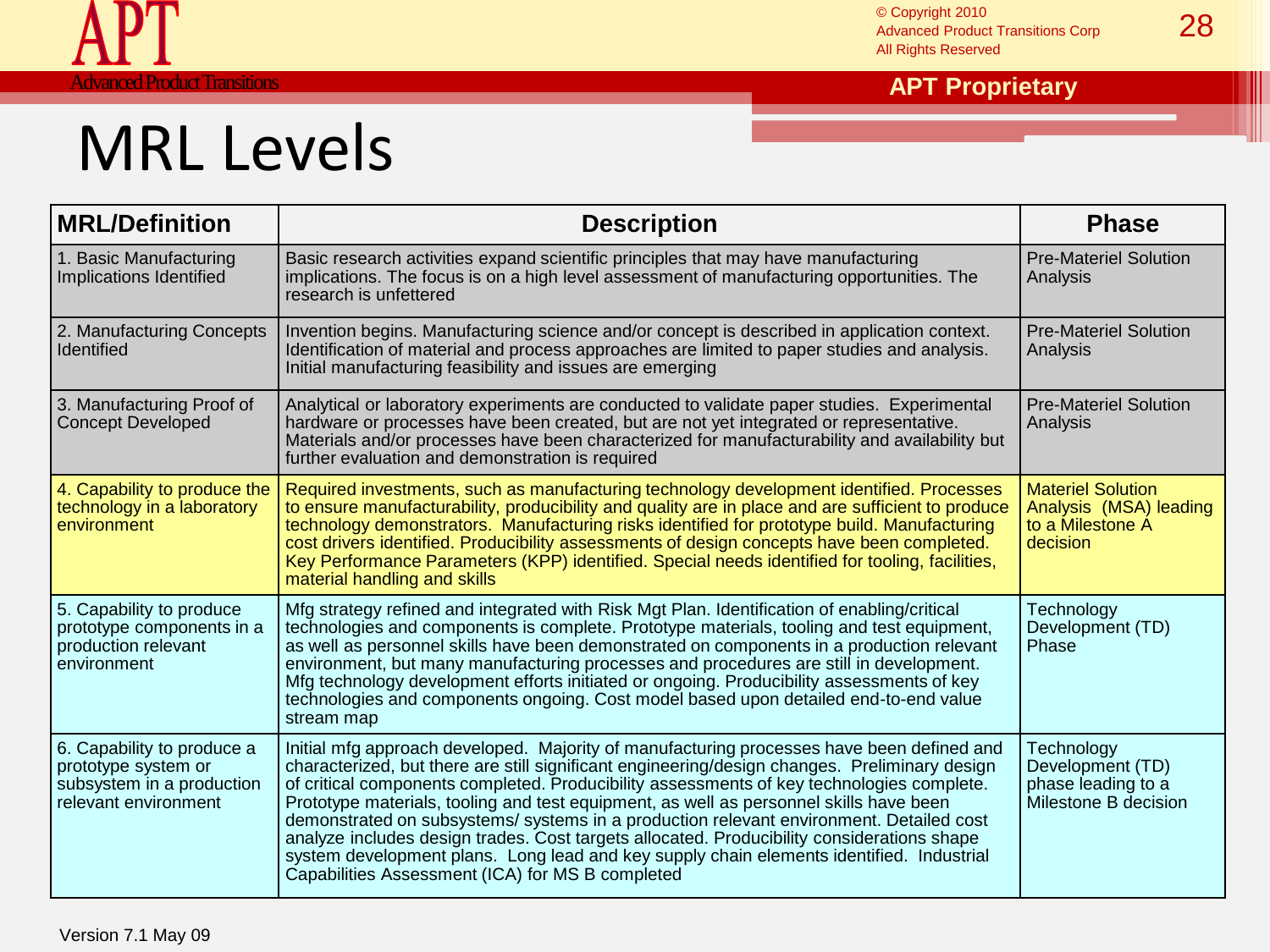

#### **Advanced Product Transitions <b>Advanced Product Transitions APT Proprietary**

| <b>MRL/Definition</b>                                                                                             | <b>Description</b>                                                                                                                                                                                                                                                                                                                                                                                                                                                                                                                                                                                                                     | <b>Phase</b>                                                                                |
|-------------------------------------------------------------------------------------------------------------------|----------------------------------------------------------------------------------------------------------------------------------------------------------------------------------------------------------------------------------------------------------------------------------------------------------------------------------------------------------------------------------------------------------------------------------------------------------------------------------------------------------------------------------------------------------------------------------------------------------------------------------------|---------------------------------------------------------------------------------------------|
| 7. Capability to produce<br>systems, subsystems or<br>components in a<br>production representative<br>environment | Detailed design is underway. Material specifications are approved. Materials available to<br>meet planned pilot line build schedule. Manufacturing processes and procedures<br>demonstrated in a production representative environment. Detailed producibility trade studies<br>and risk assessments underway. Cost models updated with detailed designs, rolled up to<br>system level and tracked against targets. Unit cost reduction efforts underway. Supply chain<br>and supplier QA assessed. Long lead procurement plans in place. Production tooling and test<br>equipment design & development initiated                      | <b>Engineering and</b><br>Manufacturing<br><b>Development</b>                               |
| 8. Pilot line capability<br>demonstrated. Ready to<br>begin low rate production                                   | Detailed system design essentially complete and sufficiently stable to enter low rate<br>production. All materials are available to meet planned low rate production schedule.<br>Manufacturing and quality processes and procedures proven in a pilot line environment,<br>under control and ready for low rate production. Known producibility risks pose no significant<br>risk for low rate production. Engineering cost model driven by detailed design and validated.<br>Supply chain established and stable. ICA for MS C completed                                                                                             | <b>Engineering and</b><br>Manufacturing<br>Development leading to<br>a Milestone C decision |
| 9. Low Rate Production<br>demonstrated. Capability in<br>place to begin Full Rate<br>Production                   | Major system design features are stable and proven in test and evaluation. Materials are<br>available to meet planned rate production schedules. Manufacturing processes and<br>procedures are established and controlled to three-sigma or some other appropriate quality<br>level to meet design key characteristic tolerances in a low rate production environment.<br>Production risk monitoring ongoing. LRIP cost goals met, learning curve validated. Actual cost<br>model developed for FRP environment, with impact of Continuous improvement                                                                                 | Production &<br>Deployment leading to a<br><b>Full Rate Production</b><br>(FRP) decision    |
| 10. Full Rate Production<br>demonstrated and lean<br>production practices in<br>place                             | This is the highest level of production readiness. Engineering/design changes are few and<br>generally limited to quality and cost improvements. System, components or items are in rate<br>production and meet all engineering, performance, quality and reliability requirements. All<br>materials, manufacturing processes and procedures, inspection and test equipment are in<br>production and controlled to six-sigma or some other appropriate quality level. FRP unit cost<br>meets goal, funding sufficient for production at required rates. Lean practices well<br>established and continuous process improvements ongoing | <b>Full Rate Production/</b><br>Sustainment                                                 |